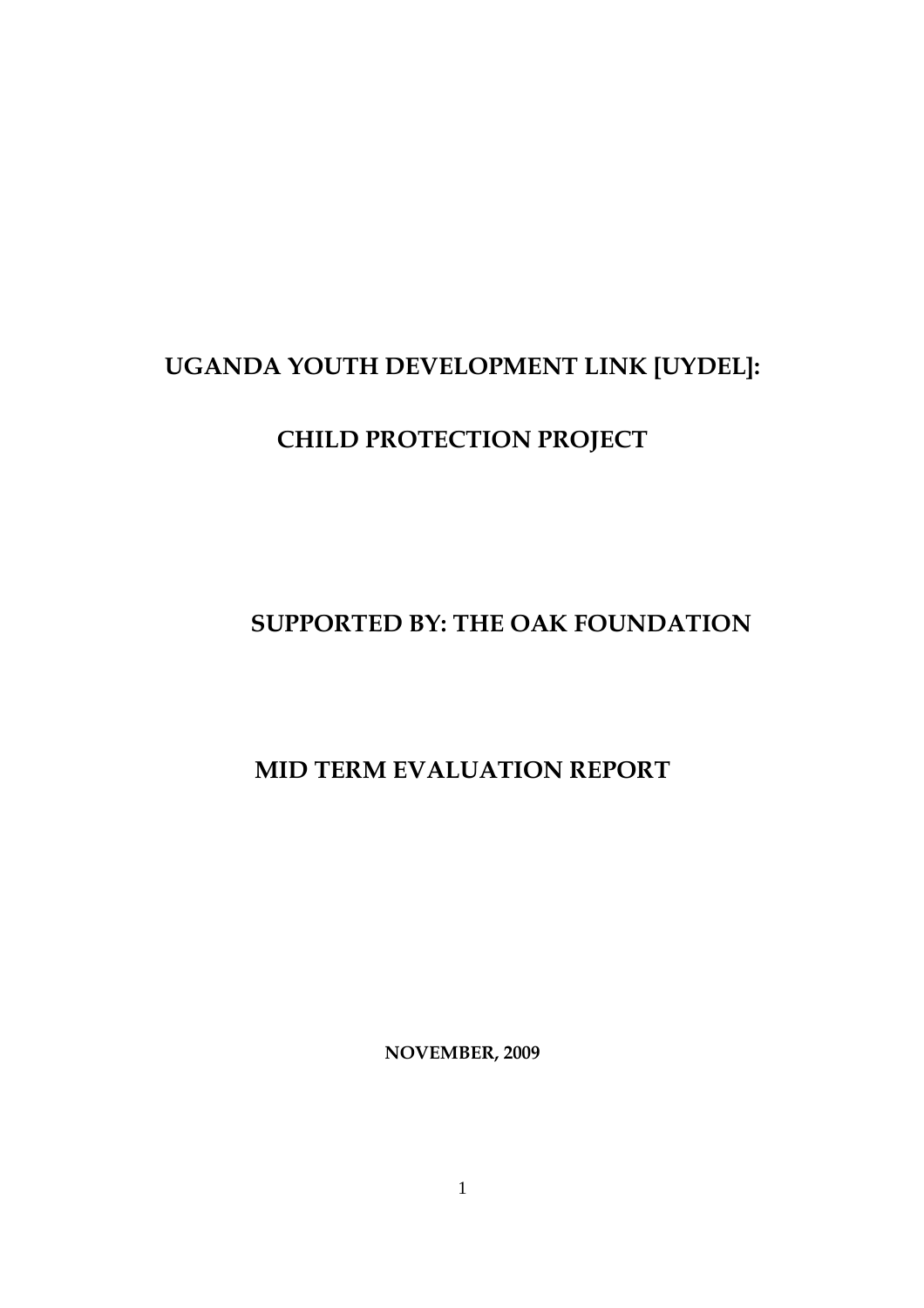#### **Acknowledgement**

This report presents the results of the evaluation of the Child Protection Project. The evaluation was conducted in the three districts of the project area namely Kampala, Mukono, and Kalangala. This evaluation involved several individuals and institutions who are very much acknowledged by the evaluation team.

The leadership and staff of UYDEL are appreciated for their effort and commitment in ensuring the successful completion of this exercise. The UYDEL staff who seemed to materialize and smooth the way at each important stage and time include; Rogers Kasirye, the Director, Regina Kacwamu the Project Coordinator, and the three Social Workers namely Alex Agaba, Joseph Ssebyala and Eunice Nsaine Kirunda.

A number of government officials from respective districts, officers from the Uganda Police Force, local leaders, teachers, students/pupils and individuals from local communities, gave time and contributed ideas which made this study more relevant, interesting and focusing. The study team owes these people a debt of gratitude. It is difficult for reasons of space to acknowledge all individuals in person, who contributed their comments and suggestions during the process of the study.

**James Kimera Ssekiwanuka (PhD) Lead Consultant Children's Rights Advocacy and Lobby Mission (CALM-Africa) Plot 288, Nangabo Road P.O Box 12360Kampala Uganda.** Tel: 256 041-4667608 Mob: 077 2 784 497 E-mail: james@calmafrica.com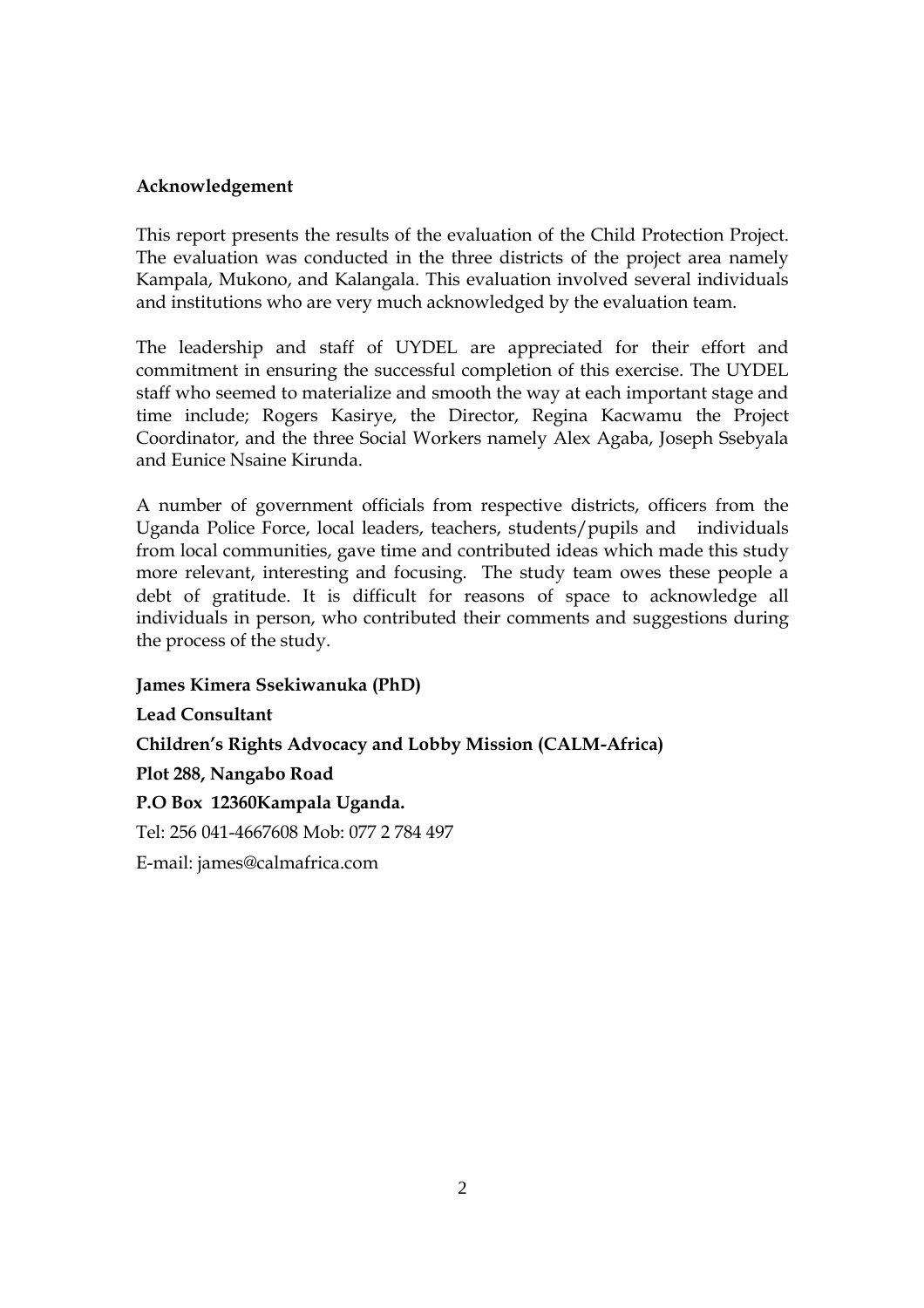## **MAP OF UGANDA SHOWING DISTRICTS WHERE THE PROJECT OPERATES**

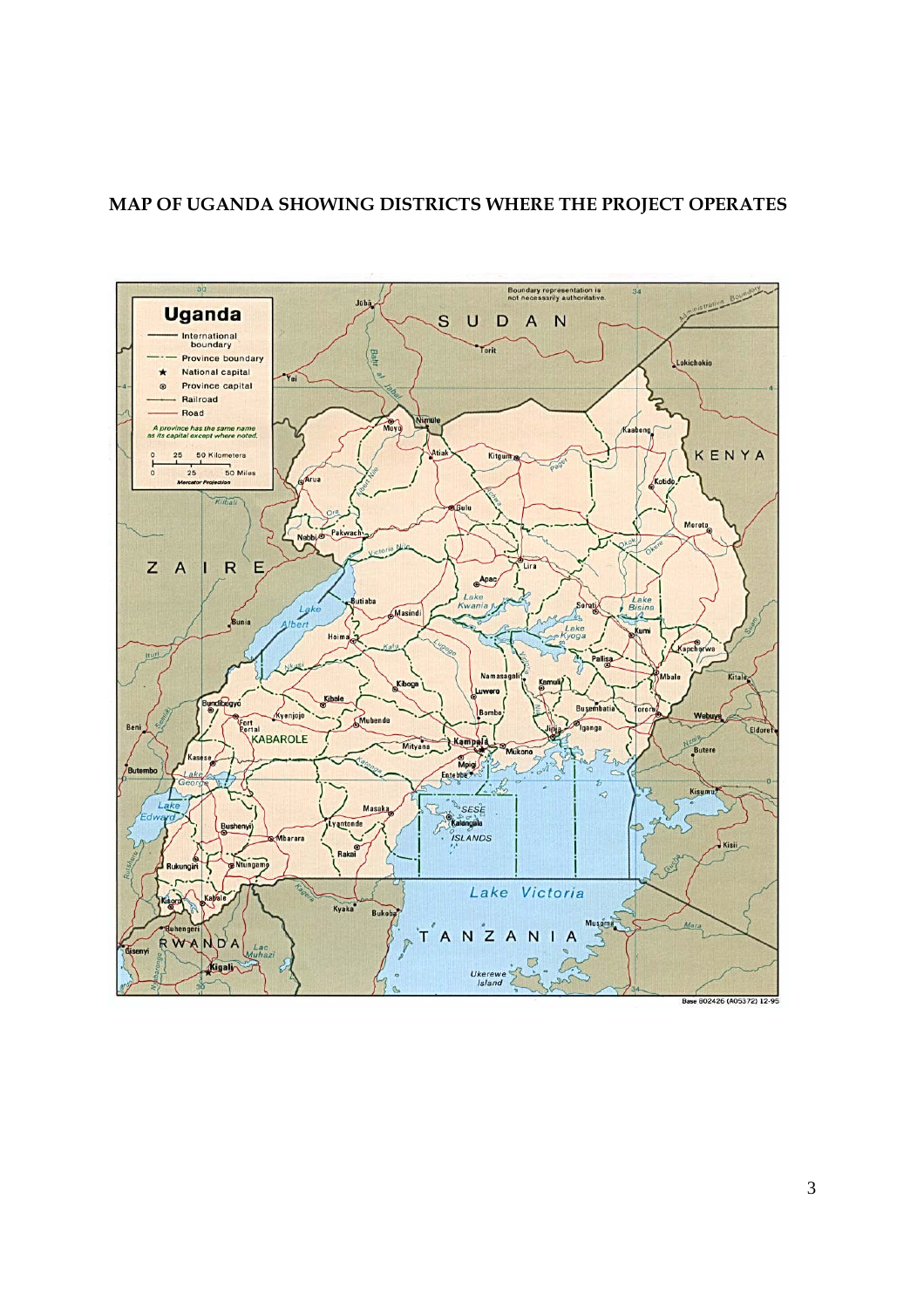## **TABLE OF CONTENTS**

| Map of Uganda showing the districts where the project is operating3      |  |
|--------------------------------------------------------------------------|--|
|                                                                          |  |
|                                                                          |  |
|                                                                          |  |
| 1.1                                                                      |  |
|                                                                          |  |
| 1.2 Global Perspective of the State of                                   |  |
|                                                                          |  |
| 1.3 The situation of children in                                         |  |
|                                                                          |  |
| Project Goal.Error! Bookmark not<br>1.4                                  |  |
|                                                                          |  |
| 1.4.1                                                                    |  |
| 1.5                                                                      |  |
| 1.6                                                                      |  |
|                                                                          |  |
|                                                                          |  |
|                                                                          |  |
| 2.2 United Nations Convention on the Rights of the Child, 198916         |  |
|                                                                          |  |
|                                                                          |  |
|                                                                          |  |
|                                                                          |  |
|                                                                          |  |
|                                                                          |  |
| 3.2.1 Police refresher training and law enforcement officers20           |  |
|                                                                          |  |
|                                                                          |  |
|                                                                          |  |
|                                                                          |  |
|                                                                          |  |
|                                                                          |  |
|                                                                          |  |
| 3.3.5 Children as Peer Educators on Child Protection Issues24            |  |
|                                                                          |  |
|                                                                          |  |
|                                                                          |  |
| 3.7 Observations; Lessons Learnt, Good Practices and Emerging Issues  29 |  |
| <b>CHAPTER FOUR.</b>                                                     |  |
|                                                                          |  |
| 4.1                                                                      |  |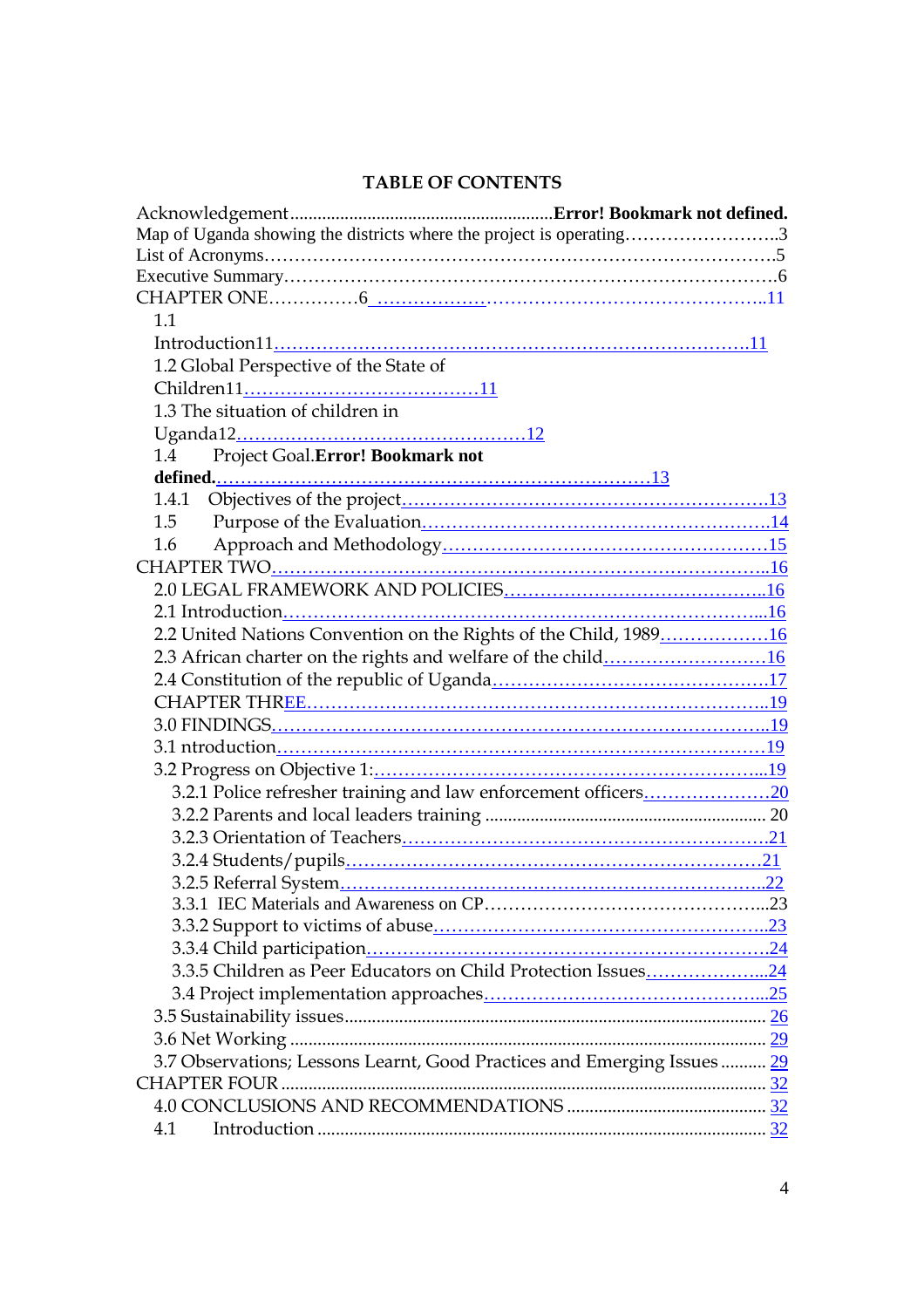## **List of Acronyms**

- ANPPCAN Africa Network for Prevention and Protection Against Child Abuse and Neglect
- CFPU Child Family Protection Unit, of Uganda Police Force
- **IEC** Information Education and Communication
- **ILO** International Labour Organisation
- CLC Child Link Clubs
	- CPP Child Protection Project
- CRC Convention on the Rights of the Child
- CBO Community Based Organisation
- CSO Civil Society Organisation
- **FBO** Faith Based Organisation
- **NGO** Non Government Organization
	- UYDEL Uganda Youth Development Link
- PSG Parent Support Group
- UNICEF United Nations Children's Africa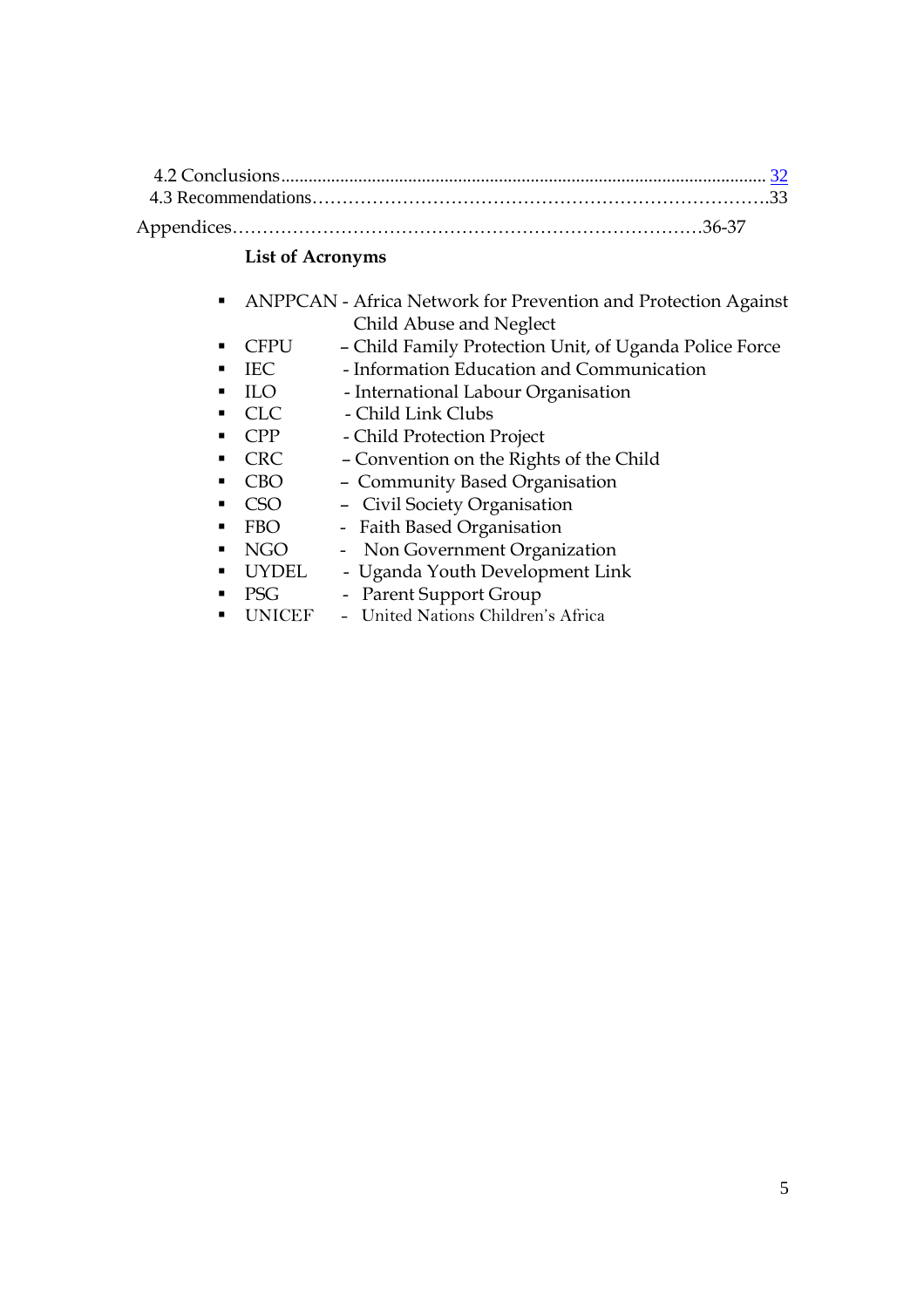#### **Executive Summary**

This report presents the results of the mid-term evaluation of the Child Protection Project in districts of Kampala, Mukono, and Kalangala. This two-year project is being implemented by Uganda Youth Development Link (UYDEL) in collaboration with the Child and Family Protection Unit of the Uganda Police. The project is funded by OAK Foundation. The purpose of the study was to evaluate the project performance, progress and impact. Chapter one shows the global and national trends in light of the situation of children. Chapter two gives legal frameworks and policies on which child protection jurisdiction is premised. In chapter three findings are presented to give a basis for clear recommendations. Chapter four comes up with conclusions and recommendations.

The exercise was largely of a qualitative nature. It involved participative and extensive consultations with key stakeholders at different levels. Stakeholders included but not limited to UYDL staff, Uganda police, related government departments and agencies, partner NGOs, schools, and direct beneficiaries (the children). A pre -evaluation meeting was organized with UYDEL to agree on the methodology and work out a plan for the exercise. The key documents that were reviewed include UYDEL Project documents, national policy and legal national frameworks on children

The findings indicate that the project is on course and making good progress. It shows that child protection efforts in the three districts of Kampala, Mukono and Kalangala are strengthening and there are inspiring reasons for replicating the project in other areas. It was satisfying to note that the project strives to bring together communities, law enforcement officers, leaders at different levels and schools to work as one to effectively protect children from abuse through a strengthened referral system to promote resilience, build life skills, and provide psychosocial, medical, and legal services to children.

In the three districts, police officers were trained in various skills that include: counselling, child rights protection, awareness of HIV/AIDS, referral mechanisms and resettlement of abused children. Discussions and observations showed that trained officers are now more capable of handling severe child abuse cases e.g. child trafficking, rape and child sacrifice and have competence to deal with challenges involved in child protection. There is visible evidence of improved service delivery commended by community members. The main challenge, however, is the fact that trained police officers are transferred to other districts and this creates a gap in service delivery.

The evaluation also revealed that the project is making steady progress on the front of child participation mainly in schools and centers where children do ably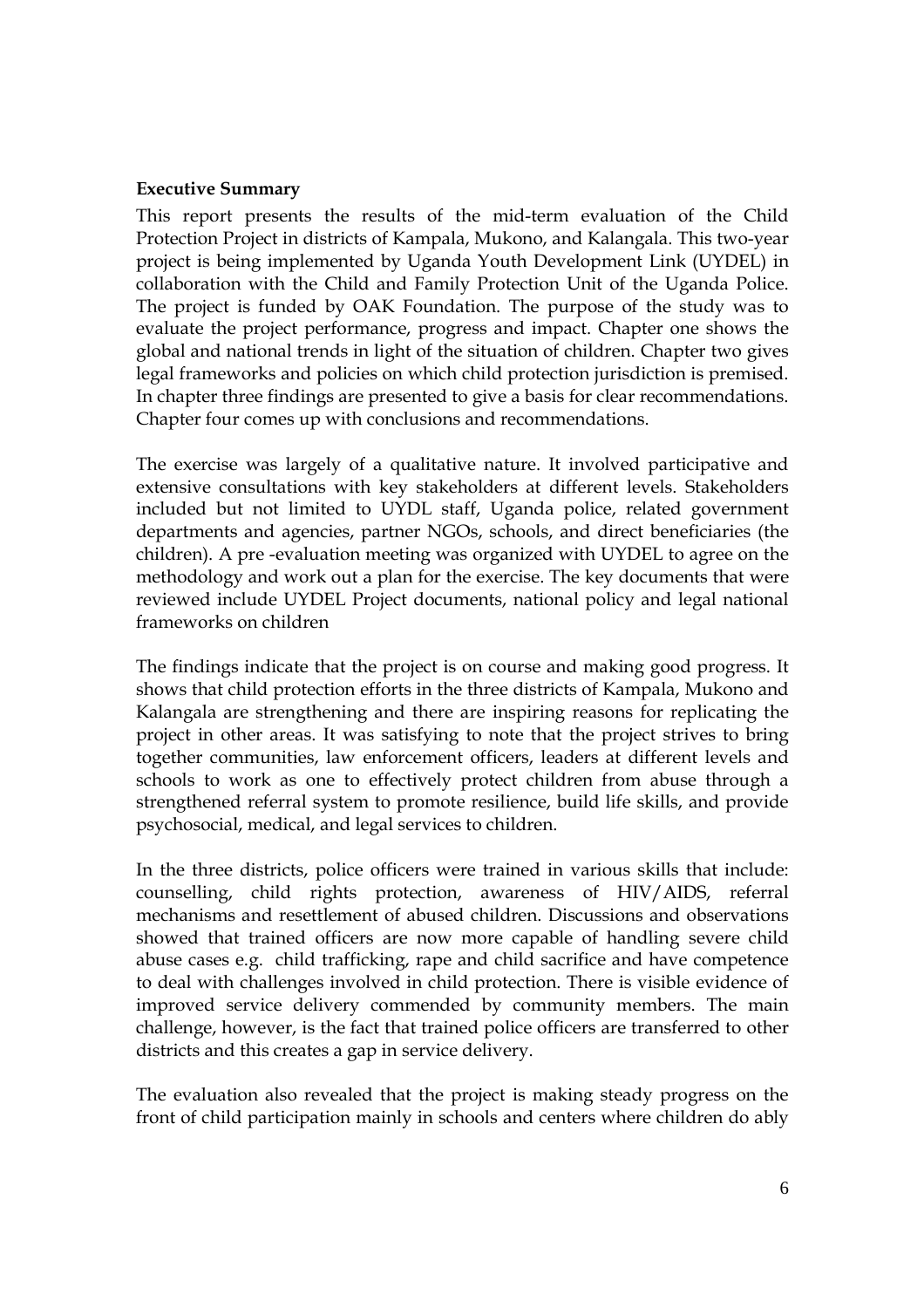articulate their rights and educate others through music and drama or peer group information dissemination. Further still, Child Participation was visible in many of the reports and the documents reviewed. *However, it was observed that this participation was a bit limited; there was no evidence that children participated in either the major decisions made about their future or the design of the project*! More efforts to enable children's full participation are needed to enhance child protection mechanisms.

Looking at the project documents, and observing the operations, the relevance of the project design was assessed and the evaluation team discussed with the project management team on monitoring and building sustainability. It was noted that the project design allows UYDEL to work with different child protection actors to offer services through well built referral system.

There is enough evidence that routine monitoring of project objectives/activities and progress is being done by UYDEL and the Police through on-site visits to project areas for effective supervision. It was further observed that quarterly review meetings with stakeholders are conducted to seek and provide feedback about the project and identify bottlenecks. This particular external evaluation is evidence which underpins the effectiveness of the implementation approach and UYDEL's willingness to subject itself to scrutiny and reflection.

Overall, the achievement of sustainability was a significant challenge for UYDEL. There are cases, where program activities and benefits for children are likely to collapse when the external funding comes to an end. The review identified numerous factors that promoted sustainability of both processes and outcomes. The ongoing training and capacity building help to maintain community members' motivation and ability to maintain their work. Parent Support Groups are composed of volunteers who identify the plight of vulnerable children and want to help, and who see themselves as part of an important and valued community initiative. This suggests that parent support groups, peer educators and school clubs may be potential venues for addressing a wider array of child protection issues. Such groups need a long term support to remain relevant and strategically sustainable.

Given the achievements registered by the project, the commitment of staff, the profile of UYDEL, active participation of the community and the level of involvement of the police, the project has a lot of potential for continuity and expansion. This project will therefore need more resources before local pillars of sustainability take root! It is therefore recommended that resources be mobilized to extend the project for more years and be expanded to cover a wider scope.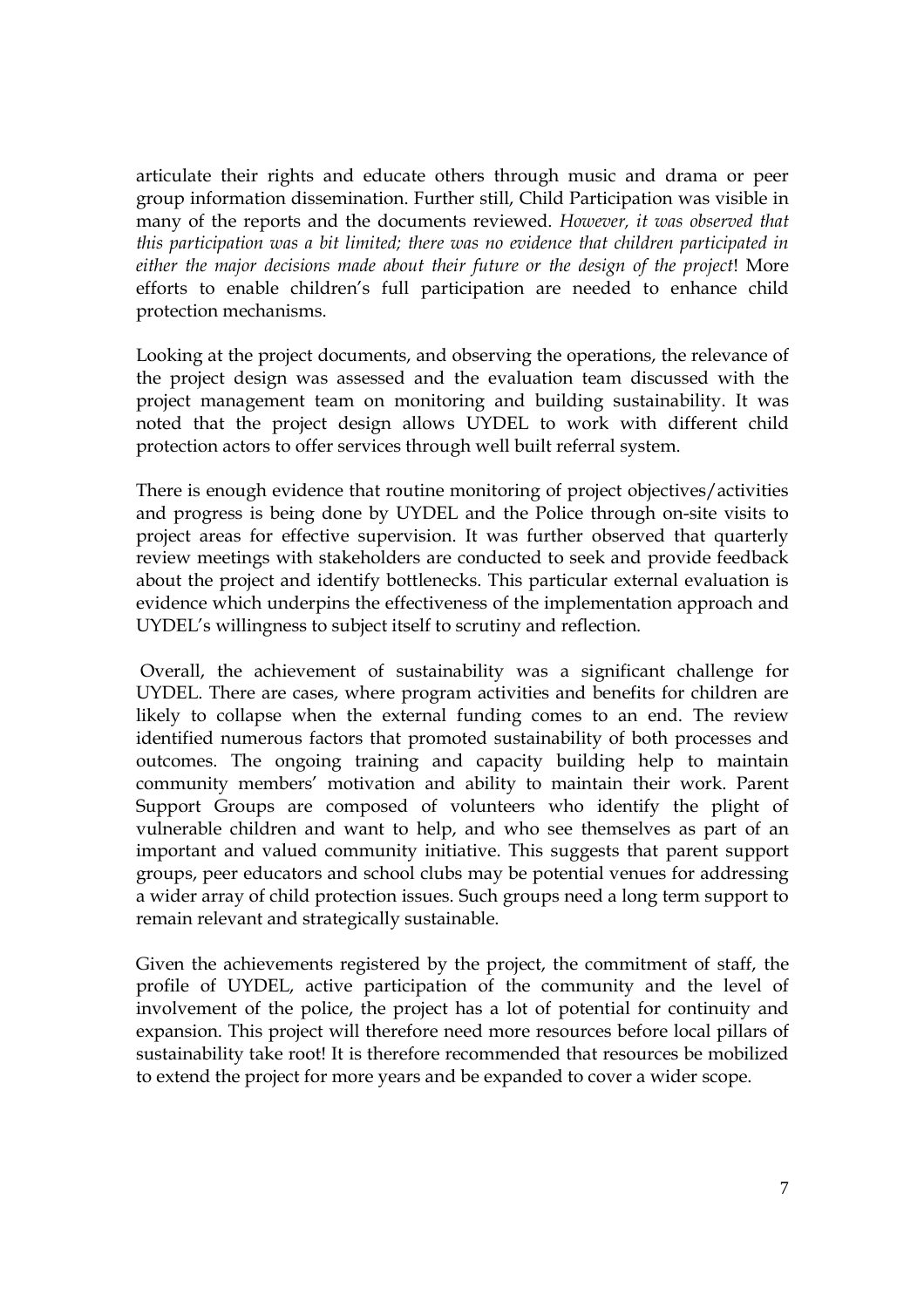Good practices like child involvement, PSG, IEC materials, drama, networking and well organized talk shows can be used to replicate the project with some modification in four more districts of Uganda. For purposes of proximity, effectiveness, scale up impact and easy coordination, the other districts can be picked from the central region where child sacrifice and other forms of child abuse are still rampant e.g. Kampala, Wakiso, Mityana, Masaka and Rakai. Opportunities can be explored to consolidate present achievements, extend, expand and replicate the project activities. This is another element of sustainability.

#### **Key Observations and Recommendations**

- Child protection efforts in the three districts of Kampala, Mukono and Kalangala are getting strengthened. There is a need to scale up the CPP activities in the area of operation and beyond since child abuse is still rampant in many parts of Uganda.
- Awareness raising campaigns are well organized whereby the Police and UYDEL officials and community leaders create awareness on child protection issues jointly. The knowledge levels of community is increasing in schools and communities targeted by the project. This led to improved relationships between police and community members thus encouraging more people to report more cases of abuse.
- Well-designed IEC materials are an effective tool in awareness creation and sensitization. There is a good sense of creativity in the IEC materials produced and the materials are relevant to all parts of Uganda.
- Project administration and effectiveness: the project is being implemented by competent, well motivated, responsive, prepared and focused staff. The UYDEL staff are facilitated to run the project and their relationship with police, local leaders and other stakeholders is admirable.
- Beneficiary involvement: Children and parents were actively involved in the project activities through the formation of PSGs, child link clubs and youth groups (peer educators).
- PSG, peer educators (Youth Task Force) are formidable community forces in promoting and safeguarding the rights of children. They are seen as community watchdogs preventing and fighting child abuse. The PSG sensitise parents on child protection issues, identify abused children for support. PSG are supported by UYDEL to start income generating activities and saving schemes to meet the needs of children and enhance child protection mechanism. This is an innovative approach which is commendable and can be replicated easily in other districts.
- Schools visited by the team seemed to work well with the project and the school children interviewed were able to articulate mechanisms and tactics used to ensure child protection and were happy to talk about the rights of the child as enshrined in the UNCRC. School children actively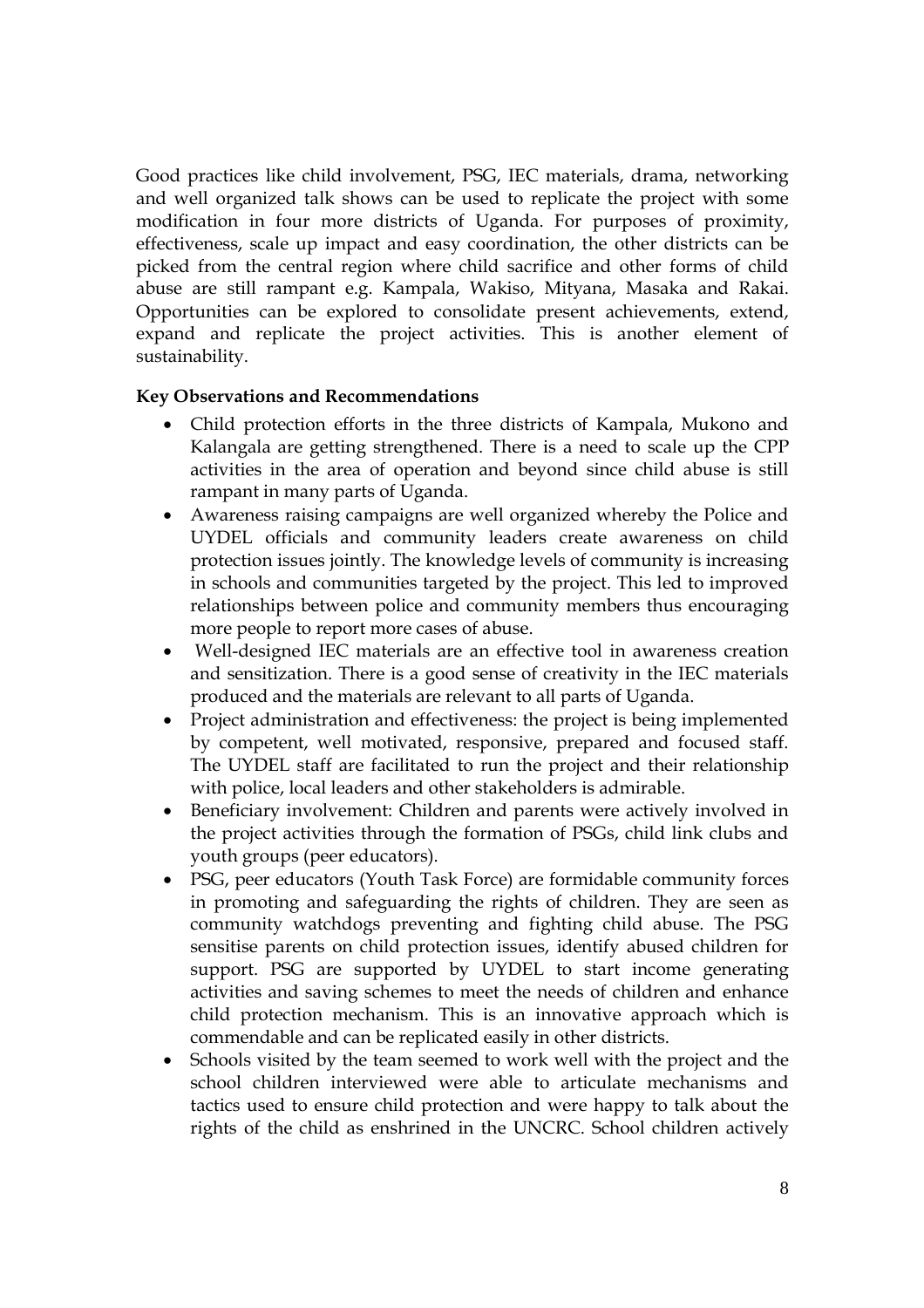participate in issues affecting children and in most cases have support of school administration. This is an empowering strategy.

- There is already a referral system in place with a standard referral format that enables children access services at other service providers. If this system is well used, abused children will not be stigmatised or subjected to further abuse. The referral form developed and being used is well designed and serves the purpose.
- Child sacrifice in Mukono district has been aggressively fought and now it is on the decline. This has been partly attributed to the effectiveness and a clear impact of the CPP
- There is a need to scale up the Child protection project activities in the area of operation and even beyond since child abuse is still rampant in many parts of Uganda.
- The UYDEL Centers should have their own transport to further improve service delivery. The organization should buy a vehicle and attach it to the main center other than depending on public means to transport children in need of rehabilitation services to different places.
- There is a need to identify, recruit, train and support foster parents in different communities to have "drop in homes" for abused children who cannot be accommodated by the police nor UYDEL. Part of the rehabilitation programme could even be done in these homes
- UYDEL should discuss with police authorities to design a better strategy where-by police trained in the project are not transferred without the knowledge of the participating partners. This will help to reduce the negative effect of the abrupt transfer of a police officer trained and involved in the running of the project.
- Adapt the Right Based Approach (RBA) in a more pragmatic way and include this in the training. The RBA integrates the norms, standards and principles of human rights system into plans, policies and processes of development. The RBA can be used through village seminars and meetings at different levels to build community or leaders capacity to live up to the obligations of the UNCRC. This will promote respect for rights of children and young people and give them opportunities for democratic influence as well as protecting them against injustice, exploitation and vulnerability.
- It is noted in this review that a higher percentage of girls than boys drop out of school before senior four. This has serious implications on child protection, especially in respect of girls. The project should intensify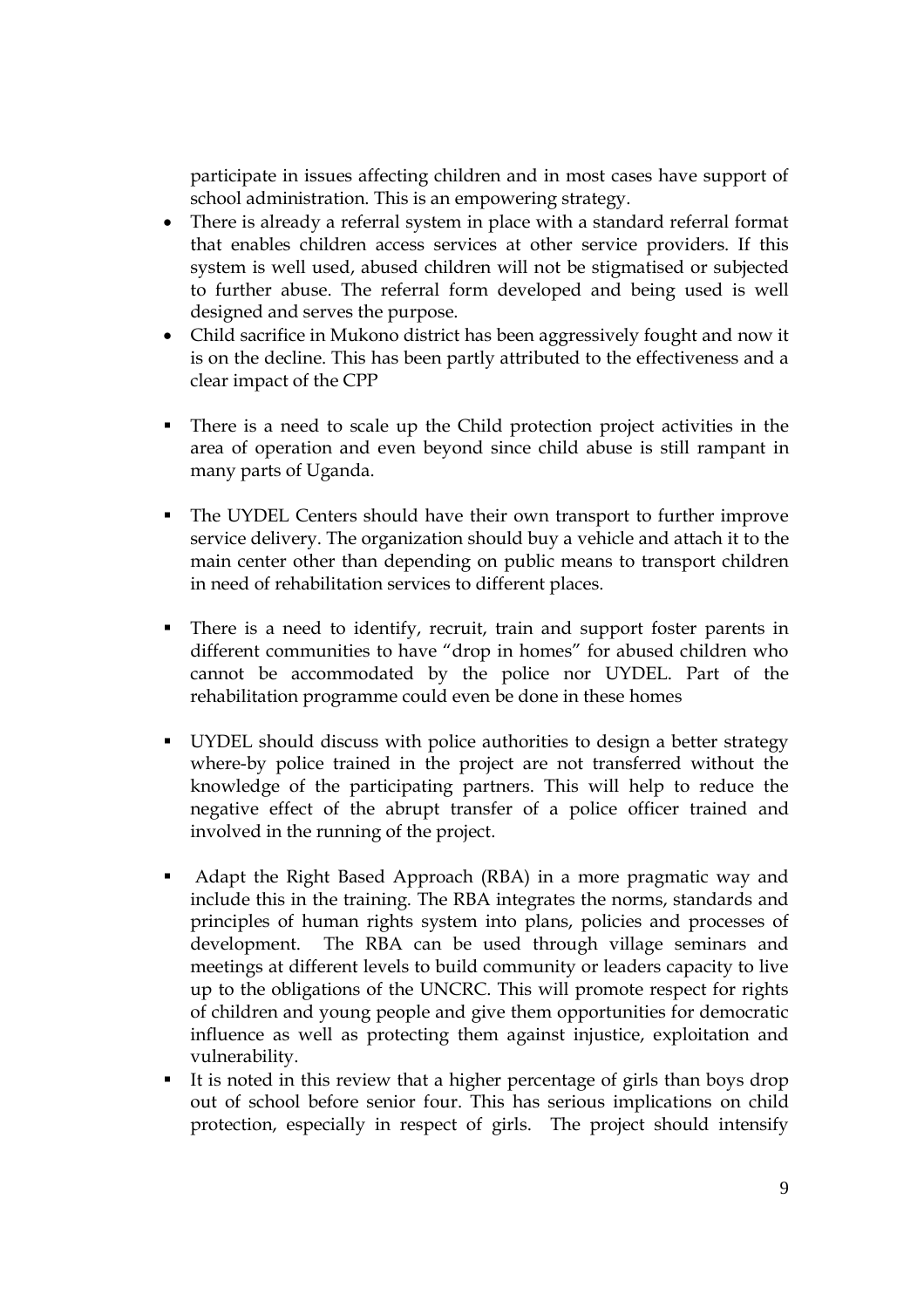sensitization to change cultural perception to girls. Alternative basic education for young people outside formal education can be part of the solution. This would be important for child mothers or young men from very poor families or those who are affected by war or HIV/AIDS pandemic. This can be built on the foundations of Functional Adult Literacy.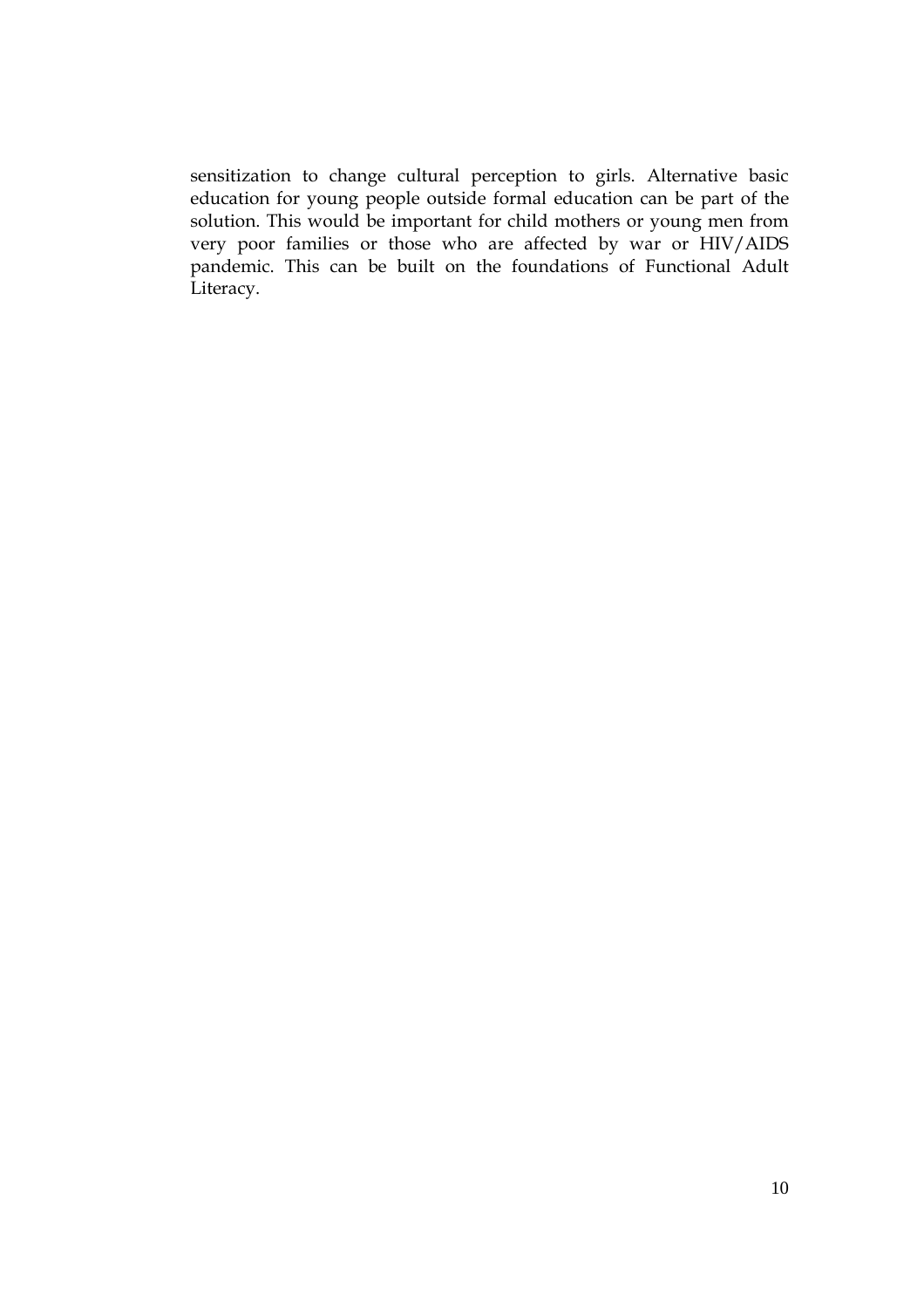#### **CHAPTER ONE**

#### **1.0 BACKGROUND**

#### **1.1 Introduction**

This report presents the findings from the mid term evaluation study of the ongoing two-year Child Protection project that is being implemented in Kampala, Mukono and Kalangala. The Uganda Youth Development Link (UYDEL) in collaboration with the Child and Family Protection Unit (CFPU) of the Uganda Police Force ran the project, supported by the OAK Foundation.

UYDEL is a local Non Governmental Organisation (NGO) that was established in 1993 mainly to address the problems of substance abuse among the youths. However the organisation has expanded and now addresses other problems faced by the youth in central Uganda such as lack of shelter, HIV/AIDS, Commercial Sexual Exploitation of Children, prostitution, unemployment and violence. The main mission of the organisation is to empower disadvantaged adolescents with skills to be able to live a happy and meaningful life and thus become better and productive citizens. CFPU is responsible for promoting the rights of women and children. This police department was established to facilitate investigation of cases of violence against women and children, provide legal counselling, and carry out sensitization among communities and network with civic leaders on the observance of human rights.

### **1.2 Global Perspective of the State of Children**

According to UNICEF, there are 2.2 billion children in the world. Of these, millions around the world miss out on their childhood as a result of poverty. Poverty deprives them of the capabilities needed to survive, develop and thrive. It prevents them from enjoying equal opportunities. It makes children more vulnerable to exploitation, abuse, violence, discrimination and stigmatization. Consequently, in most developing countries millions of children must fend for themselves or work to support their families, instead of focusing on learning and playing. UNICEF estimates that 2 million children are sexually exploited and 1.2 million children are trafficked every year. The statistical evidence on children living in poverty confronts us with a stark reality: millions of children are poor; they lack access to safe drinking water, essential vaccines, education and nutrition; they are at risk of being exploited and abused

In response to the above situation, at the global level, issues of children have been underlined as key for the over all transformation and development. In May 2002, world leaders, as well as children and young people, from 189 countries met at the United Nations in New York for a Special Session of the UN General Assembly on Children. The Special Session culminated in an international agreement on protecting and promoting children's rights, called a World Fit for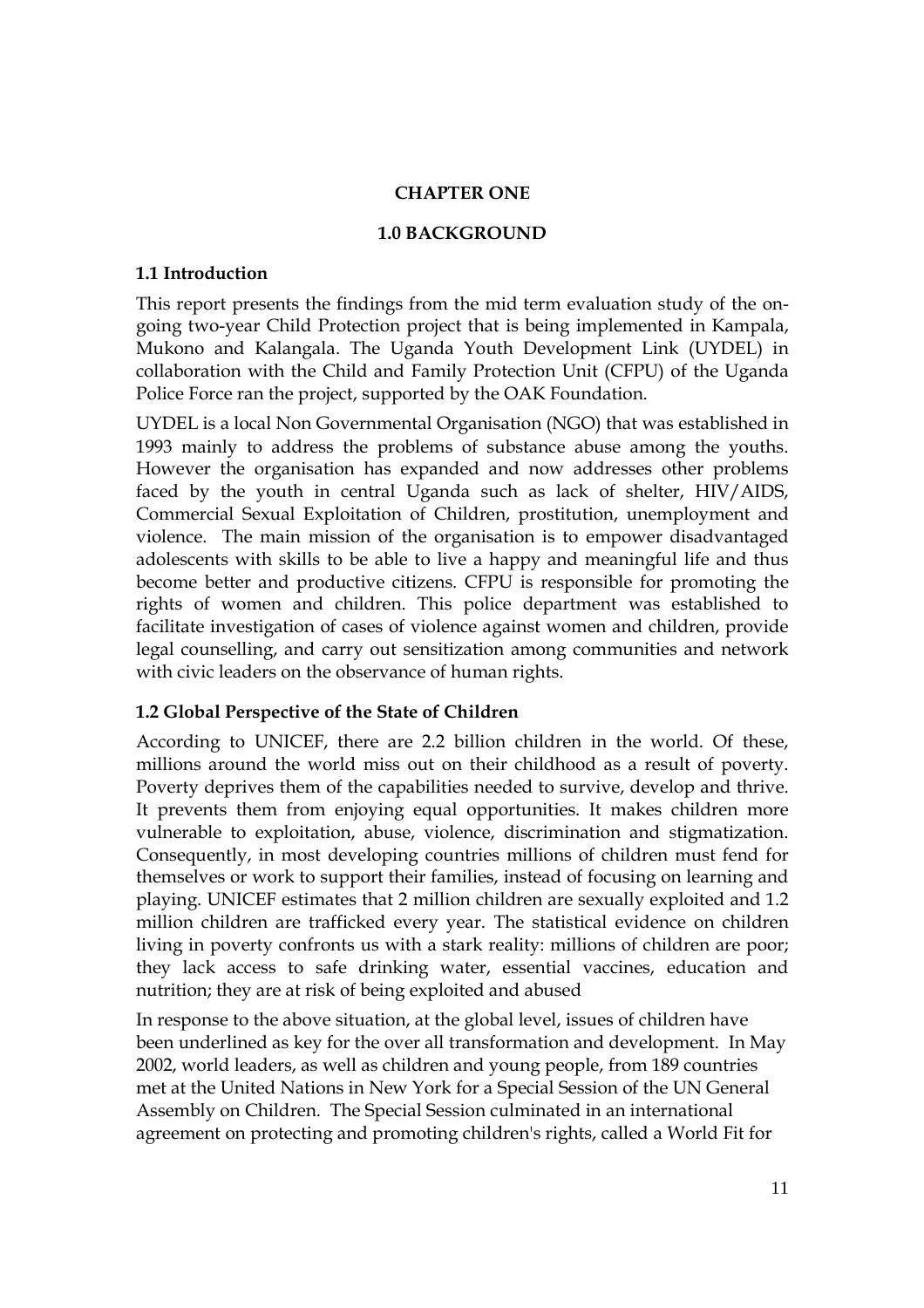Children. This action is inline with the millennium Development Goals (MDGs) which also largely relate directly to children. In spite of the international political will and good efforts to improve welfare, little change is observed in developing countries like Uganda. The main challenge today is to effectively translate programmes and policies intended to promote children's rights into reality to the benefit of all children.

## **1.3 The Situation of Children in Uganda**

At a national level in Uganda, children make the biggest share of the population. Uganda's population is estimated to be 30million (POPSEC, 2008). The population is largely youthful with almost half of the population (49.3%) below the age of 15 years (2002 Uganda Population Census). The number of orphaned children increased from 1 million in 1991 to 1.8 million in 2002, which is 13% of the total children. Amidst poverty and income inequality, children in Uganda suffer the biggest brunt. In order for the country to benefit from this resource, opportunities for promotion of human rights in general, education, skills development, recreation, health care and employment, among others, need to be opened up and exploited. In this way children will be enabled to reach their full potential and the nation's progress will be sure.

Children in Uganda, remain one of the most vulnerable groups of the population, in spite of various efforts. Issues facing children in Uganda include: of the estimated 2 million orphans, more than 70% are orphaned due to AIDS, with the total expected to rise to 3.5 million by 2010. Approximately 20,000 babies are infected by HIV annually through mother-to-child transmission. Though, net primary school attendance has risen to 87 percent, the quality of education is still wanting!

Amidst the above, the horror of child abuse continues to increase. Despite the various interventions in the child welfare and protection sector, the number of children subjected to abuse is still unacceptably high. Recent study by ANPPCAN on Child abuse and protection shows that 16 Ugandan children were sexually abused daily in the first six months of 2009. The study further shows that between January and June 2009, a total of 9,480 child-abuserelated cases were reported to various sources including the Police, ANPPCAN Uganda and the print media. Of these, 2,594, representing 36% of the cases were defilement, 1,259 involved cases of child disappearance while 1,089 were cases of child stealing. According to the Uganda Police Crime Report 2008, "a total of 3,760 cases investigated in 2008, involved children as victims of crime…and of all cases of ritual murder, 25 were children."

### **1.4 Project Background**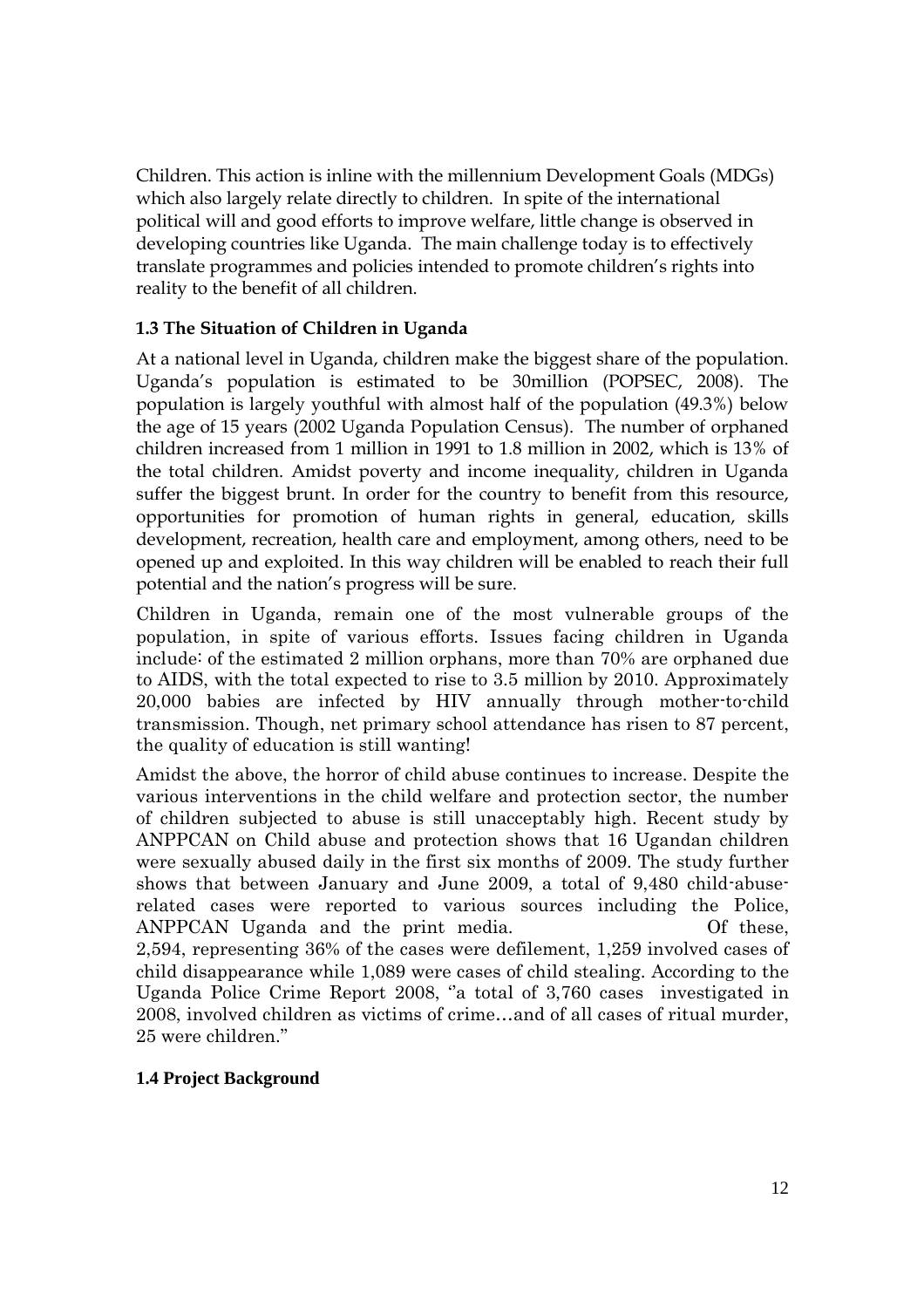The project on child protection was conceived against a background, informed by UYDEL's activities in Mukono, Kampala and Kalangala in the early 2000s. For a number of years, UYDEL was involved with youth and children aged 10-24 years who were vulnerable to abuse and exploitation and consequently to HIV/AIDS. In 2004, UYDEL in collaboration with the Uganda Police carried out a survey in Mukono and Kalangala districts to establish the magnitude and the different forms of child abuse. The survey information was important for the design of the project. The project has been running in phases since 2005. This evaluation looks at the present two-year phase which was due to commence on 1st April 2008 and end in April 2010. Nonetheless, it is important to note that this present phase started late on 1st November, 2008. The project is implemented by UYDEL in collaboration with the CFPU of the Uganda Police. The main project goal is to contribute to the creation of a protective environment that recognises, promotes and protects children's rights through promotion of resilience and child friendly services in Kampala, Mukono and Kalangala Districts by the end of 2009

#### **1.4.1 Objectives of the project**

- $\triangleright$  To promote an environment police, communities and other actors work together to protect children from all forms of abuse and exploitation by the end of 2010.
- $\triangleright$  To promote child participation and build resilience among children through improving access to quality psycho-social and rehabilitation support services by the end of 2010.

#### **1.4.2 Expected outcomes of the projects**

- i. For police, parents, teachers and local leaders to be better equipped to handle child protection cases in child friendly ways that do not frighten the child, but build confidence to testify and promote reporting and resilience.
- ii. For communities which are aware of child protection issues to work together with law enforcement and probation officers, supporting one another to identify, report and refer cases of abuse to relevant authorities.
- iii. To develop a standard referral format to aid social workers, police and probation officers assist children without subjecting them to repeated interviews in the event of following up child abuse cases
- iv. Motivated/strong parent support groups that are more sensitive to children's rights and building resilience among children through positive parenting, educating fellow parents through peer education and reporting incidences of abuse to police and probation and social welfare officers.
- v. Improved parent to child and relationships that encourage children to easily disclose their concerns and cases of abuse to their parents.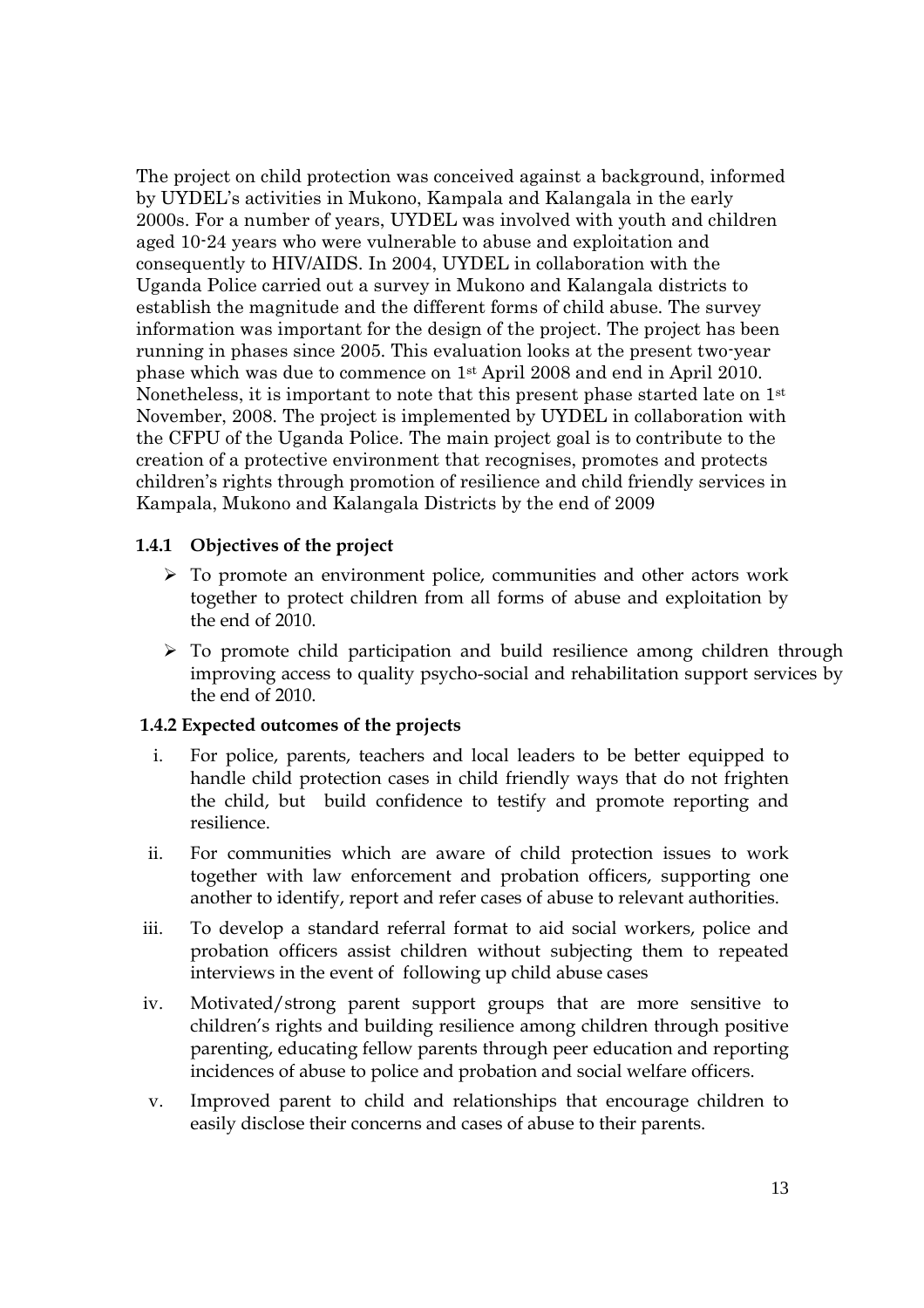- vi. Improved access to medical, legal and psycho-social services for children through strong networks and a referral system in place.
- vii. Parents aided to start income generating activities through revolving funds set up and financed by the participants themselves, to improve household incomes to better provide for the basic needs of children.
- viii. Good practices documented and shared with partners
- ix. Children empowered with knowledge and skills on child protection to make better life choices and actively participate in child abuse prevention efforts
- x. Enhanced participation of children in reporting child abuse, promoting children rights and protecting themselves and their peers from abuse and exploitation through peer-led activities in peer clubs.
- xi. Abused children receiving support from families and communities to report abuse and receive justice in courts of law.
- xii. Abused children accessing quality psycho-social counseling, medical and rehabilitation services at police stations, and UYDEL centers at service points where they will be referred to positively cope with the abuse and regain self-esteem.

## **1.5 Purpose of the Evaluation**

The over-all goal of this evaluation was to assess and document the impact of the CPP on children in Kampala, Mukono and Kalangala Districts.

## **Specific objectives of the evaluation**

To assess the extent to which the project objectives have been achieved and determine the impact it has created on the target population.

To assess the relevancy, effectiveness and efficiency regarding design, monitoring and implementation approaches of the project in addressing child protect issue.

To document processes of forming community child protection groups (parent support groups, peer education clubs and schools clubs) and their impact in protecting children from abuse and exploitation.

To examine the different options for sustainability of the project and explore the capacities of stake holders involved to sustain the child protection initiatives in the communities and to extend the same services to other underserved areas.

To document challenges, lessons learnt and suggest viable recommendations to guide future interventions.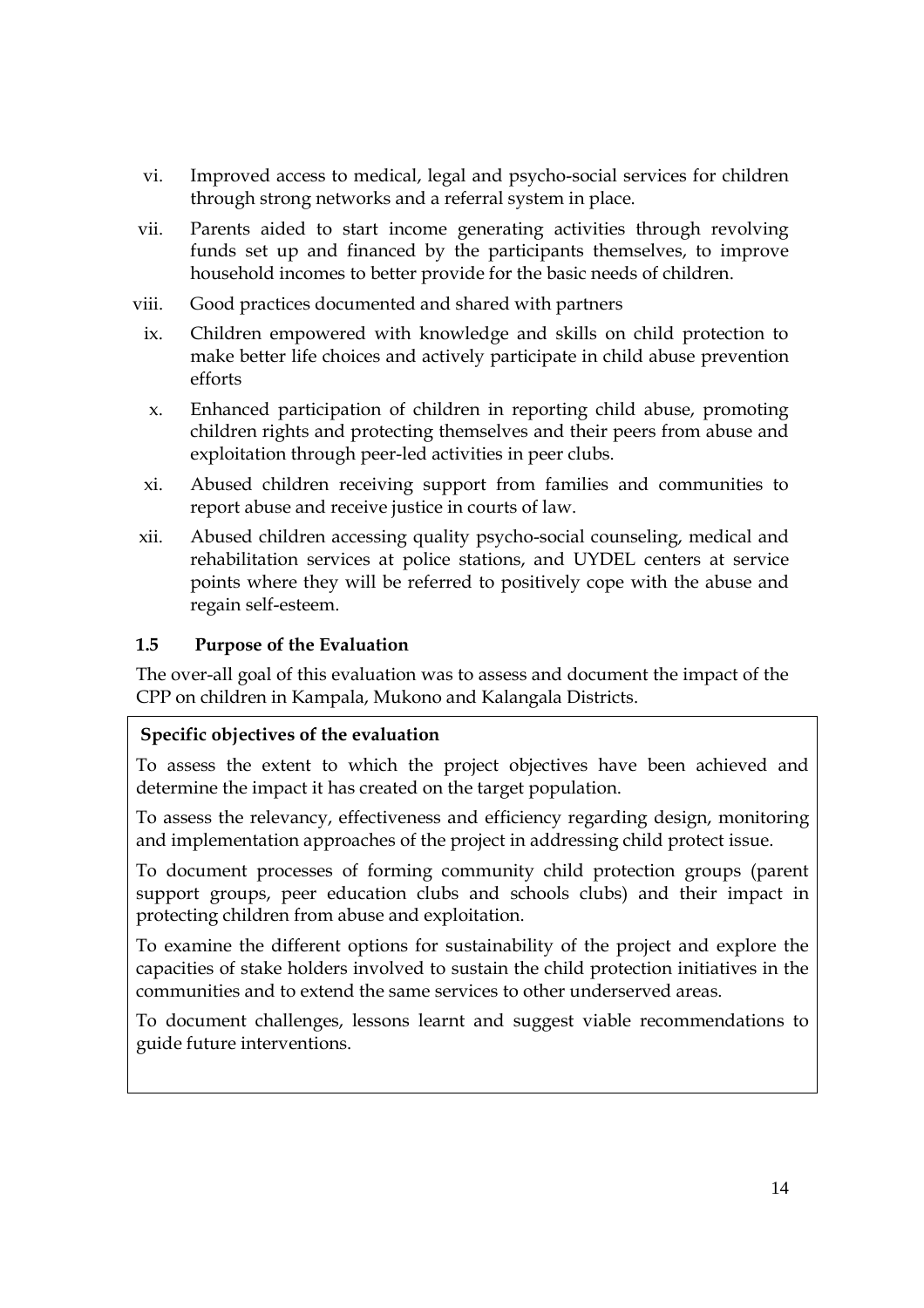## **1.6 Approach and Methodology**

The exercise was largely of a qualitative nature. It involved participative and extensive consultations with all stakeholders at different levels. Stakeholders that were involved include UYDEL staff, Uganda police, related government departments and agencies, local leaders, school administrators, and children who are the direct beneficiaries. A pre-evaluation meeting was organized with UYDEL staff to agree on the methodology and work out a plan for the exercise.

### **1.5.1 Data collection, Management and Analysis**

Data collection involved use of tools such as: interview guide, key informant interviews and focus group discussions**.** The raw data from the documents was analyzed using content analysis. The themes were drawn from the objectives and projected outcomes of the study. In the analysis of the data, special attention was drawn on project outcomes.

### **1.5.2 Phased procedure for conducting the evaluation**

The study was divided into three phases namely:

a) *Desk review of secondary data;*-this comprised of review of documents, and all the available relevant information. The main objective during this stage was to collect detailed information on the project.

b) *Synthesis and analysis of findings;* the evaluation team endeavored to triangulate the methods of data collection so as to ensure the validity and reliability of findings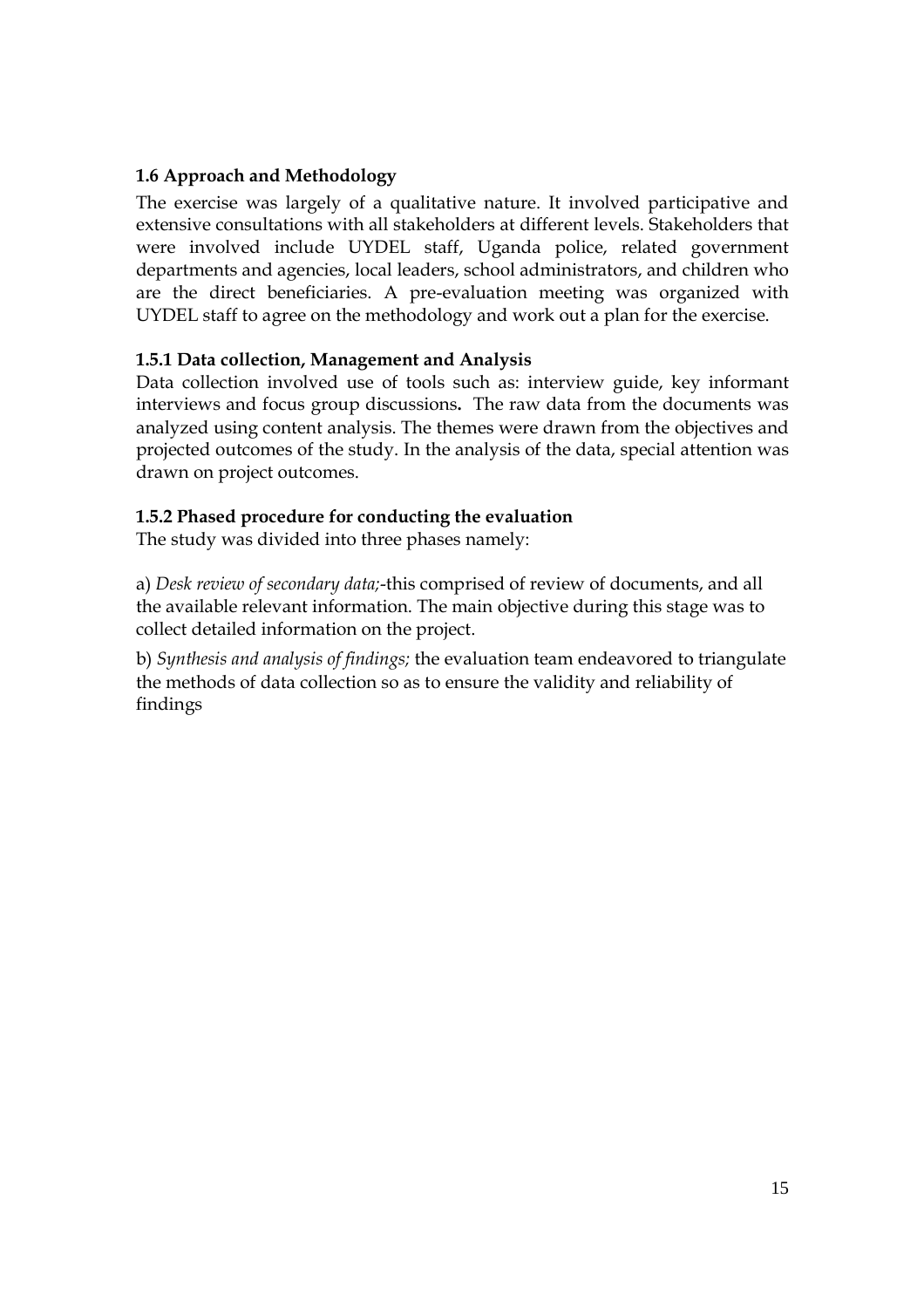## **CHAPTER TWO**

#### **2.0 LEGAL FRAMEWORK AND POLICIES**

#### **2.1 Introduction**

The main purpose of this chapter is to explore the legal framework and policies on which child protection in Uganda is premised. Policy and legal framework is the basis for child protection. This chapter presents the legal and policy framework of child protection in Uganda. It mainly dwells on laws because that is where child protection jurisdiction is derived. Both local and international legal instruments are used.

### **2.2 United Nations Convention on the Rights of the Child, 1989**

Uganda ratified this convention and it is a very important convention on child rights. It sets forth a wide range of provisions that encompass civil rights and freedoms, family environment, basic health and welfare, education, leisure and cultural activities and special protection measures.

*Key issues from the United Nations Convention on the Rights of the Child, 1989 related to the Child Protection Project:*

*Article 2: States Parties shall take all appropriate measures to ensure that the child is protected against all forms of discrimination or punishment on the basis of the status, activities, expressed opinions, or beliefs of the child's parents, legal guardians, or family members.*

*Article 3; In all actions concerning children, whether undertaken by public or private social welfare institutions, courts of law, administrative authorities or legislative bodies, the best interests of the child shall be a primary consideration.*

### **2.3 African Charter on the Rights and Welfare of the Child**

It entered into force on Nov. 29, 1999. It provides for rights, opportunity, and protection among others for the child. Members of the Organization of African Unity (OAU) currently the African Union recognized the significance of child rights and welfare. Recalling the Declaration on the Rights and Welfare of the African Child (AHG/ST.4 Rev.l) adopted by the Assembly of Heads of State and Government of the Organization of African Unity, at its Sixteenth Ordinary Session in Monrovia, Liberia in July 1979, recognized the need to take appropriate measures to promote and protect the rights and welfare of the African Child,

### **Key provisions in the African Charter on the Rights and Welfare of the Child**

*Article 4: Best Interests of the Child 1. In all actions concerning the child undertaken by any person or authority the best interests of the child shall be the primary consideration.*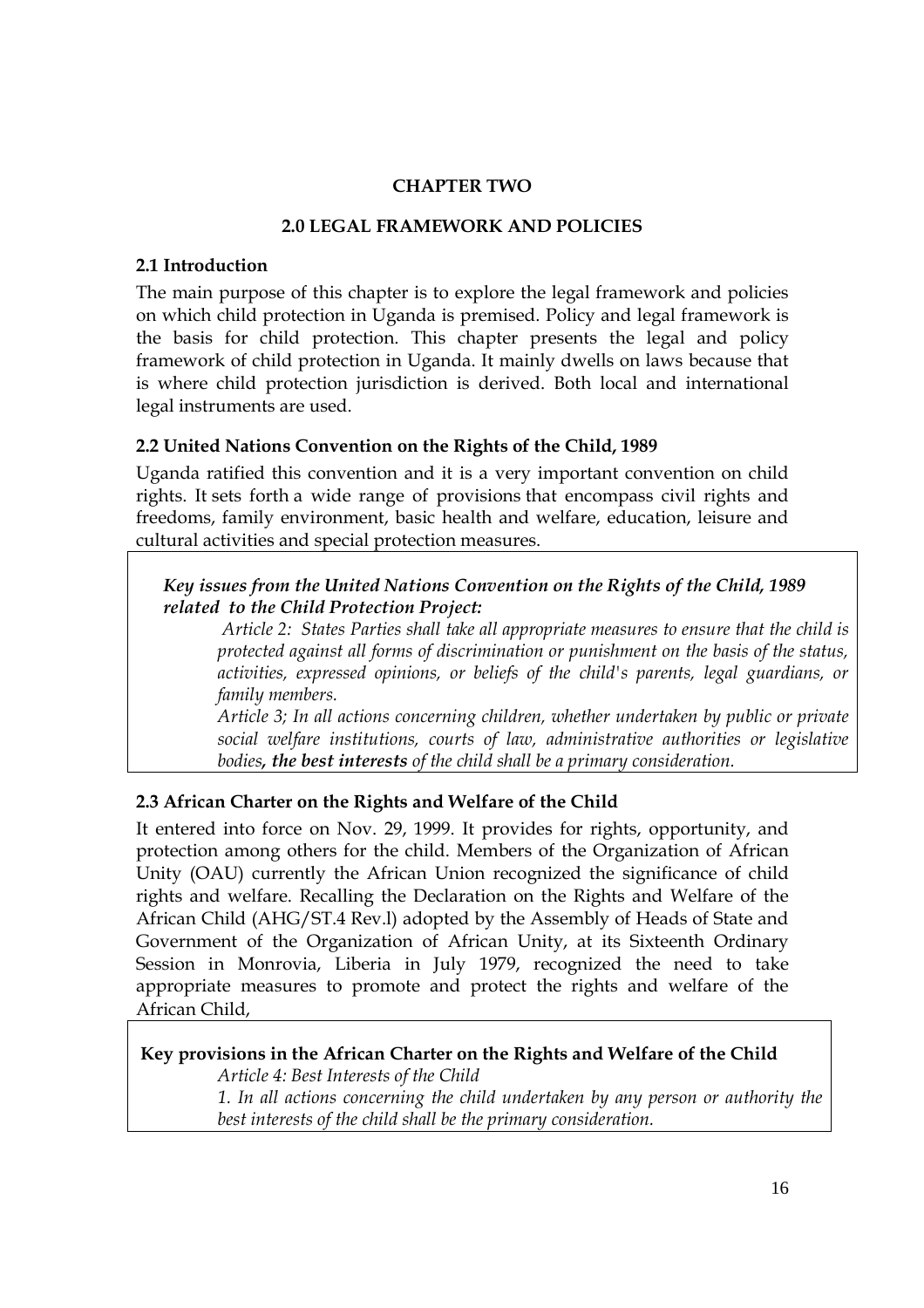*Article 5: Survival and Development 1. Every child has an inherent right to life. This right shall be protected by law. 2. States Parties to the present Charter shall ensure, to the maximum extent possible, the survival, protection and development of the child; 3. Death sentence shall not be pronounced for crimes committed by children.*

## **2.4 Constitution of the Republic of Uganda**

The Constitution of the Republic of Uganda is the supreme law of the country. Under this Constitution, issues of human rights and particularly child rights are provided for under Chapter Four Article 34

## *Key issues from the 1995, Uganda Constitution.*

*Article 34: Subject to laws enacted in their best interests, children shall have the right to know and be cared for by their parents or those entitled by law to bring them up. A child is entitled to basic education which shall be the responsibility of the State and the parents of the child.*

*No child shall be deprived by any person of medical treatment, education or any other social or economic benefit by reason of religious or other beliefs. Children are entitled to be protected from social or economic exploitation and shall not be employed in or required to perform work that is likely to be hazardous or to interfere with their education or to be harmful to their health or physical, mental, spiritual, moral or social development.*

### **2.5 The Children Act 2000**

This is the most important law for child protection and development in Uganda. It is an Act that aspires to reform and consolidate the law relating to children; to provide for the care, protection and maintenance of children; to provide for local authority support for children; to establish a family and children court; to make provision for children charged with offences and for other connected purposes. Under this Act, a child is defined as a person below the age of eighteen years As evidenced above, it is clear that Uganda to a large extent has a favourable policy environment for the full realisation of the rights of children. In addition, there exist a number of favourable laws, policies and programmes that could create improvements in the lives of vulnerable children. Uganda as a country has both a political commitment and an established framework to work with different stakeholders to protect children.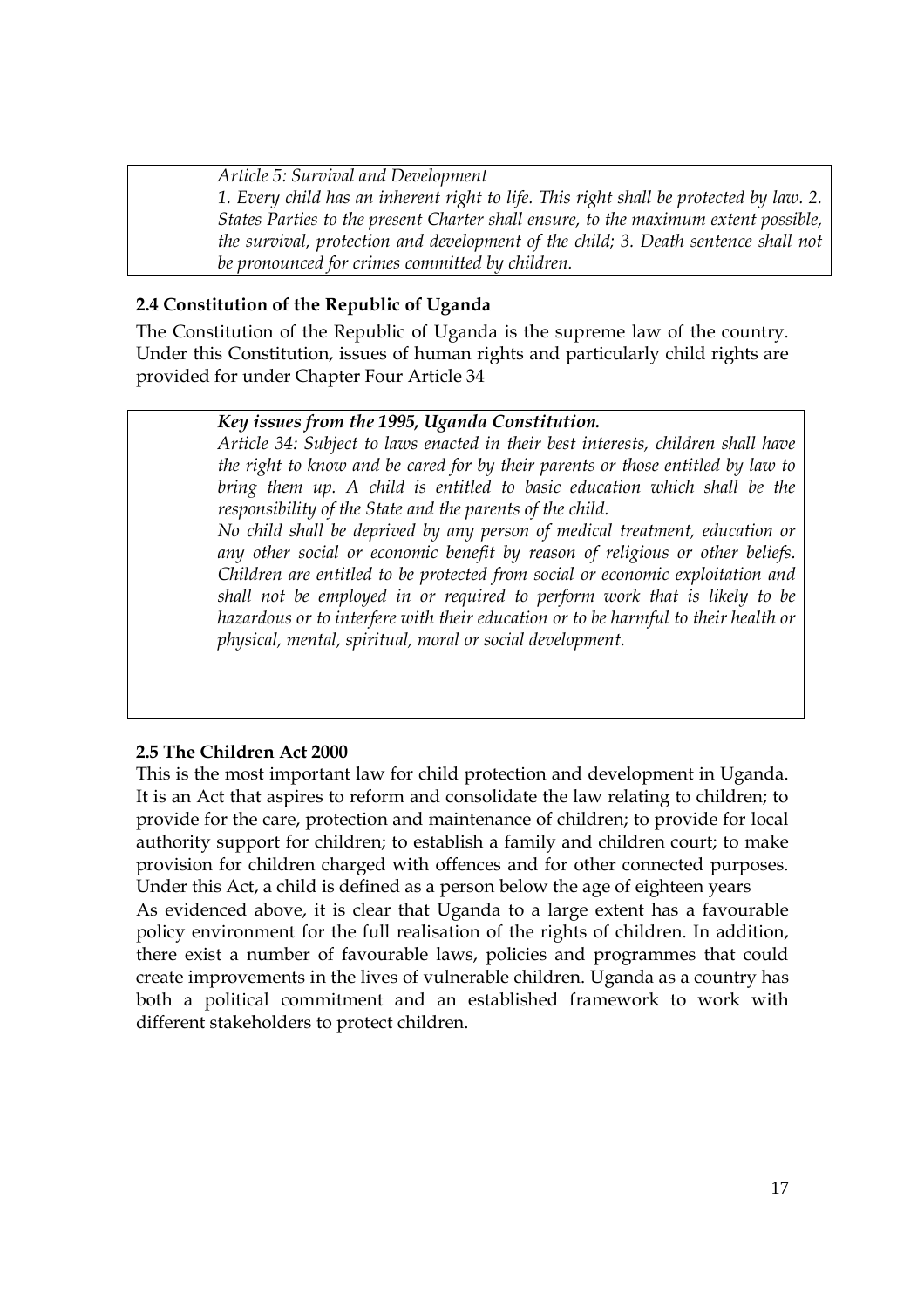#### **Key issues from the Children Act, 1996** *Duty to maintain a child.*

- *It shall be the duty of a parent, guardian or any person having custody of a child to maintain that child and, in particular, that duty gives a child the right to— education and guidance; immunisation; adequate diet; clothing; shelter; and medical attention.*
- *Any person having custody of a child shall protect the child from discrimination, violence, abuse and neglect.*
- *Parental responsibility. Every parent shall have parental responsibility for his or her child. Where the natural parents of a child are deceased, parental responsibility may be passed on to relatives of either parent, or by way of a care order, to the warden of an approved home, or to a foster parent.*

*Harmful customary practices. It shall be unlawful to subject a child to social or customary practices that are harmful to the child's health.*

Other laws and policies that are relevant to child protection include; Local Government Act 1997, Orphans and Other Vulnerable Children Policy and National Health Policy among others. From the legal and policy framework, and it can be observed that Uganda has various laws and policies on child protection, and has made considerable efforts to domesticate several international laws into national laws particularly reflecting concerns of the CRC in national constitution and the Children Act in Uganda covering areas such as care, protection and maintenance of children, and support by local authorities.

Nevertheless, the main challenges to the effective implementation of child related policies and law enforcement include lack of adequate resources, accountability, information sharing and coordination, and an inadequate institutional framework to affect these positive efforts. It is however, encouraging to note that UYDEL is one of the few civil organisations working with government agencies and communities using the already established legal framework to improve child protection in a sustainable manner amidst strategic challenges.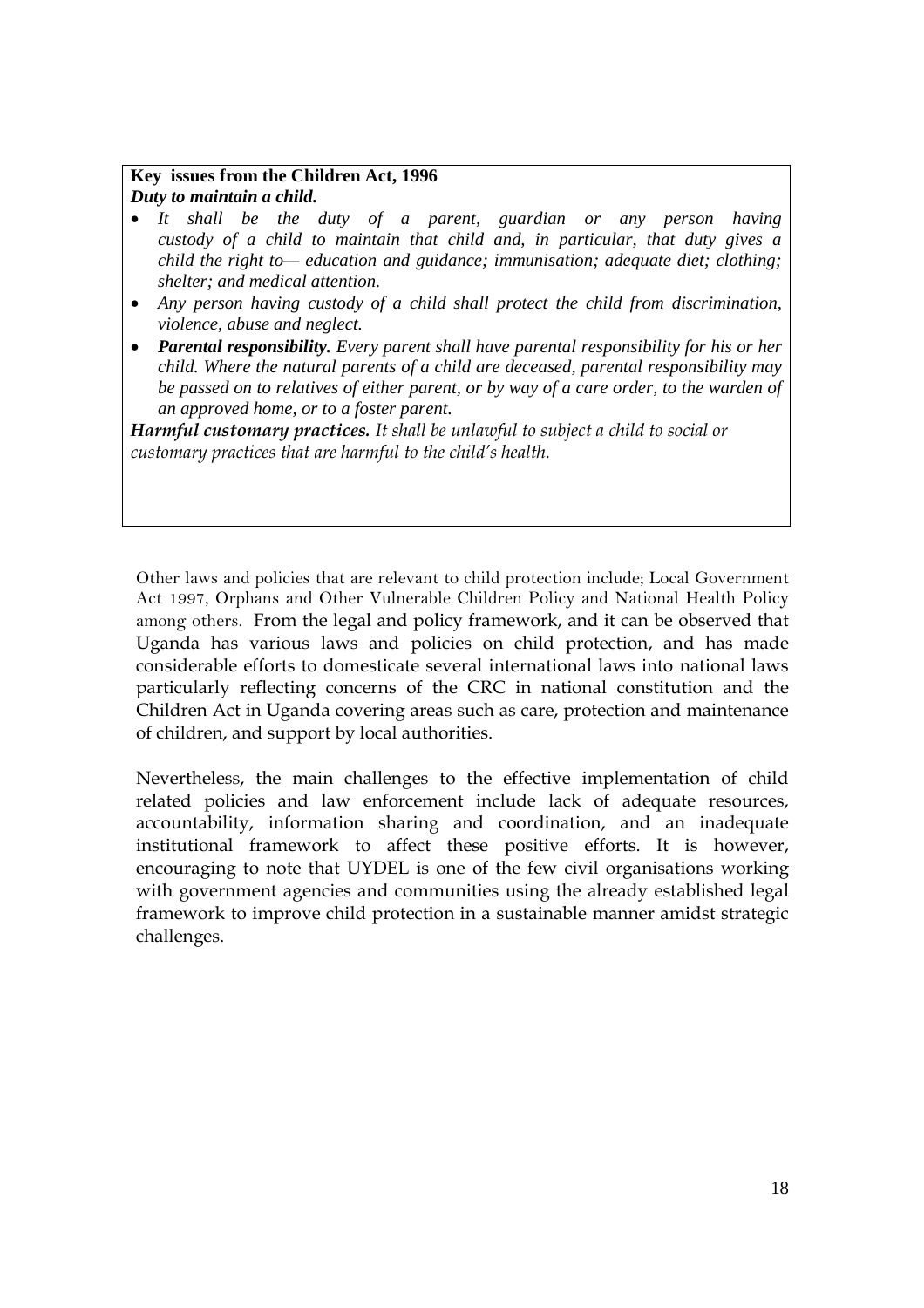#### **CHAPTER THREE**

#### **3.0 FINDINGS**

#### **3.1 Introduction**

This chapter presents findings of the evaluation and these are categorized in themes and sub themes in accordance with the project objectives and key activities. Narratives of evaluation participants have been vital in substantiating the observations and arguments of the evaluation team.

#### **3.2 Progress on objective 1: To promote an environment where police, communities and other actors work together to protect children from all forms of abuse and exploitation in the three districts**

Under this objective, there were a number of activities planned to be implemented. Many of these activities have so far been accomplished and others are on going. The following matrix provides a summary of performance under this objective.

| Objective                  | Planned                   | Progress                                | Comment<br>on                    |
|----------------------------|---------------------------|-----------------------------------------|----------------------------------|
|                            | Activities                |                                         | performance                      |
| To<br>promote<br>an        | - Training of police      | -Activity undertaken                    | $-On$<br>90<br>track,            |
| environment<br>where       | and law enforcement       | in all the three districts              | Police<br>officers               |
| <i>police, communities</i> | officers                  | and completed                           | trained                          |
| and other actors work      | -Work<br>and  <br>closely | -Activity undertaken On track; police,  |                                  |
| together to protect        | facilitate police and     | in all the three districts              | probation<br>and                 |
| children from<br>all       | probation officers to     |                                         | officers                         |
| forms of abuse and         | record and follow-up      |                                         | appreciate<br>the                |
| exploitation in the        | cases of abuse            |                                         | facilitation given               |
| three districts            | Develop<br>standard       | -referral<br>forms<br>are               | On<br>track;<br>$\boldsymbol{a}$ |
|                            | referral forms to aid     | used in all the three                   | referral form<br>in              |
|                            | children<br>seeking       | districts                               | place and in use                 |
|                            | services                  |                                         |                                  |
|                            | Orient teachers, school   | $-On$<br>but<br>progress                | More<br>efforts                  |
|                            | administration about      | needs more efforts                      | needed                           |
|                            | child protection issues   |                                         |                                  |
|                            | Produce pre-test and      | Activity undertaken in $\vert On \vert$ | track;<br>more                   |
|                            | <b>IEC</b><br>disseminate | all the three districts                 | materials needed                 |
|                            | materials                 |                                         |                                  |
|                            | raising<br>Awareness      | Not observed                            |                                  |
|                            | film talk shows           |                                         |                                  |

#### *Table 3.2 Progress Performance matrix of objective 1*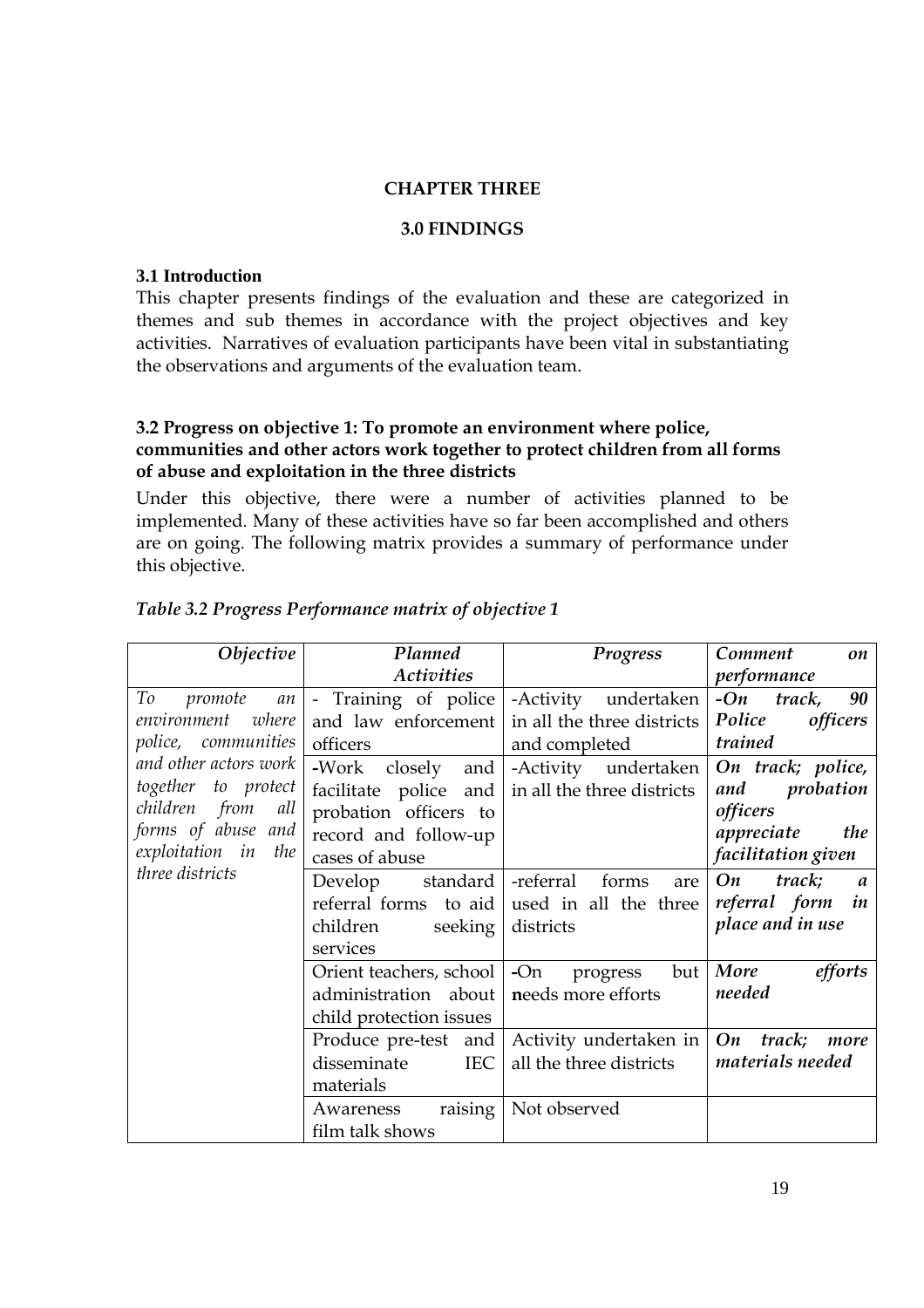| Create and strengthen   On good progress<br>community<br>parent<br>support groups                                                  | Needs<br>more<br>efforts to build<br>capacity of groups |
|------------------------------------------------------------------------------------------------------------------------------------|---------------------------------------------------------|
| Sensitise and work   On good progress<br>closely with parents,<br>leaders/religious<br>leaders to promote<br>responsible parenting | <b>Needs</b><br>more<br>efforts                         |
|                                                                                                                                    |                                                         |

## **3.2.1 Police refresher training and law enforcement officers**

In the three districts, police were trained in various skills areas that include: counseling, child rights protection, HIV/AIDS dynamics awareness, referral mechanisms and resettlement of abused children. Beneficiary police officers testified that there is tangible positive impact resulting from of the training which has consequently helped to improve service delivery. Nonetheless, they noted that the project is limited in geographical coverage and would serve better if it was expanded to include the entire districts and country. The other main challenge cited is that trained police officers are always transferred to other districts and this creates a gap in the implementation process. For example two police officers who were trained in Mukono were on the verge of being transferred. It was also noted that the police lack accommodation for children who are in conflict with the law or victims of child abuse who seek their support. *One officer noted: 'We arrest them to be reformed from abuse, and unwillingly abuse them by putting them is adults' cells'*.

UYDEL Also facilitates key stakeholders to undertake child protection work: Police Officers are facilitated with transport to handle child abuse cases, parent support groups are given technical support to carry out income generating activities, child abuse victims are provided with medical facilitation, legal support and rehabilitation services and all stakeholders get access to information kits regarding child protection issues e.g. posters, t-shirts, booklets and banners

## **3.2.2 Parents Support Groups and Local Leaders**

UYDEL staff supported the formation and support of Parent -Self Help Groups (PSG) which are proving formidable community forces in promoting and safeguarding the rights of children. They are seen as community watchdogs preventing and fighting child abuse. The PSGs sensitise parents on child protection issues, identify abused children for support. PSGs are supported by UYDEL to start income generating activities and saving schemes to meet the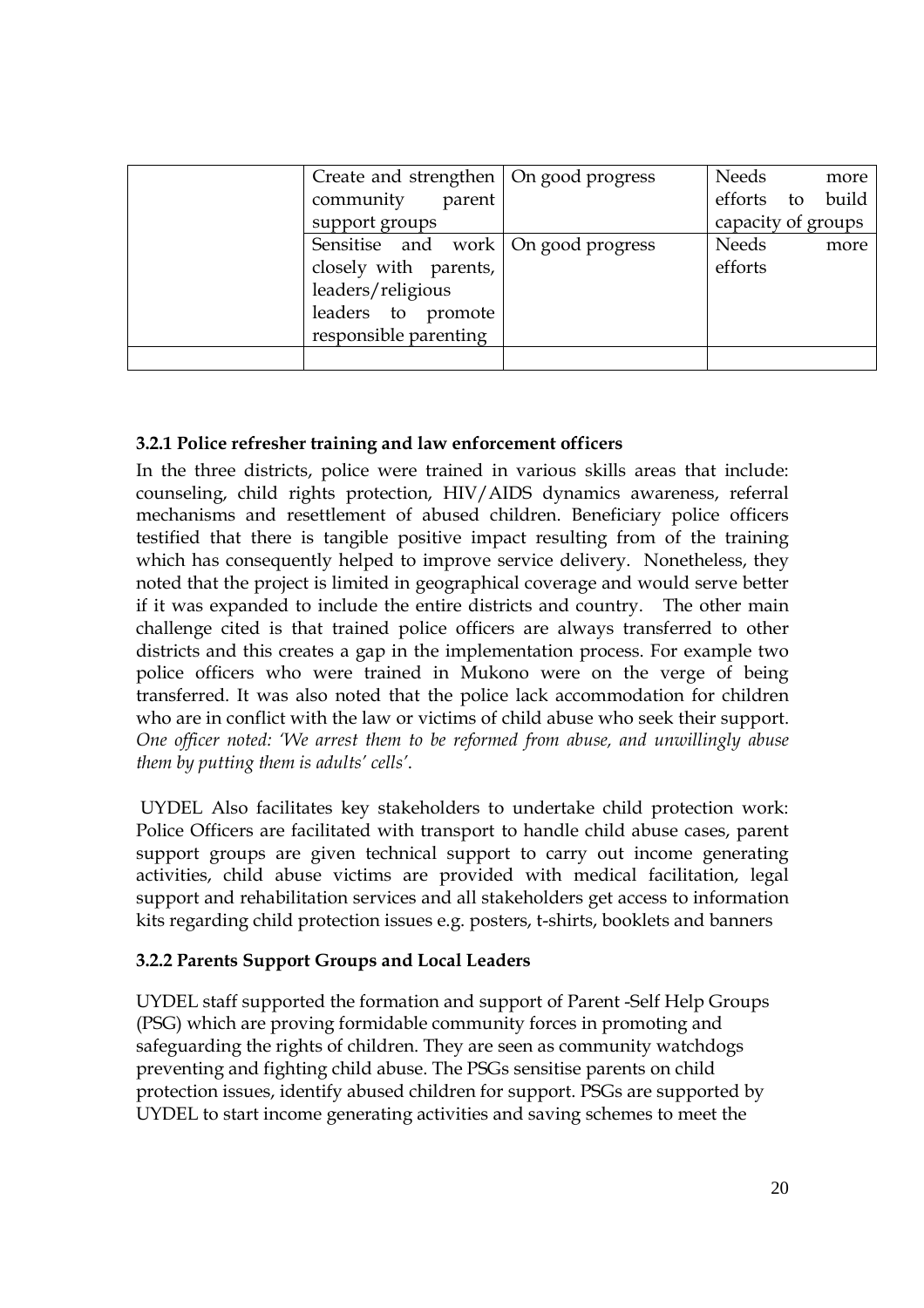needs of children and enhance child protection mechanisms. This is an innovative approach with elements of sustainability. The PSG are effective in the three districts of the project area.

A total of 101 parents have so far been trained in the three districts on child related issues. Training of parents and local leaders in three districts on issues such as: child welfare and protection is on course. This has enabled the active parents to know how to identify problems affecting children before they are referred to police. It has also enabled them to undertake awareness campaigns on child protection rights*.* They have also been trained in counseling, and referral mechanisms for children. Parents acknowledged that, talk shows, guest speakers (police) role plays, and community dialogues were vital in child protection. They further observed that economic empowerment training has enhanced their skills and helped to boost their income generating activities to be able to provide for the children. Parents also bear witness to child protection awareness in schools and one of them said, "*Children are sensitized on children's rights and responsibilities. School children have been made aware of their rights and responsibilities through school talk shows by UYDEL, local leaders and law enforcement officers"*

## **3.2.3 Orientation of Teachers**

Out of the four schools visited, it is clear that teachers' capacity building on child protection is also on track. At Kings High School Mukono, teachers noted benefits of the project to include: improvement of their knowledge and understanding of child rights. They acknowledged periodical visitation to partner schools to share information. They also praised the role of parent support group meetings regarding child protection rights and general community participation.

*A teacher from Kings High School Mukono said, "the interaction between UYDEL Social Worker, School administration and students from Senior 1-3 has enabled the school to become more aware of the rights of children", Further still, sometimes a social worker comes with police officers to discuss with students and teachers how child abuse can be prevented or how students can report acts of child abuse to police and other authorities.*

## **3.2.4 Students/pupils**

At different schools, students testified that UYDEL has empowered them with knowledge and different skills through school talk shows, outreach programmes, counseling, drama shows and promotion of parent-child relationships. Other acknowledged interventions are: education talk shows and guest speakers (police). They observed that music and drama enabled them to learn more about child protection issues. Students further acknowledged having learnt how to protect themselves from being abused or where to report whenever an abuse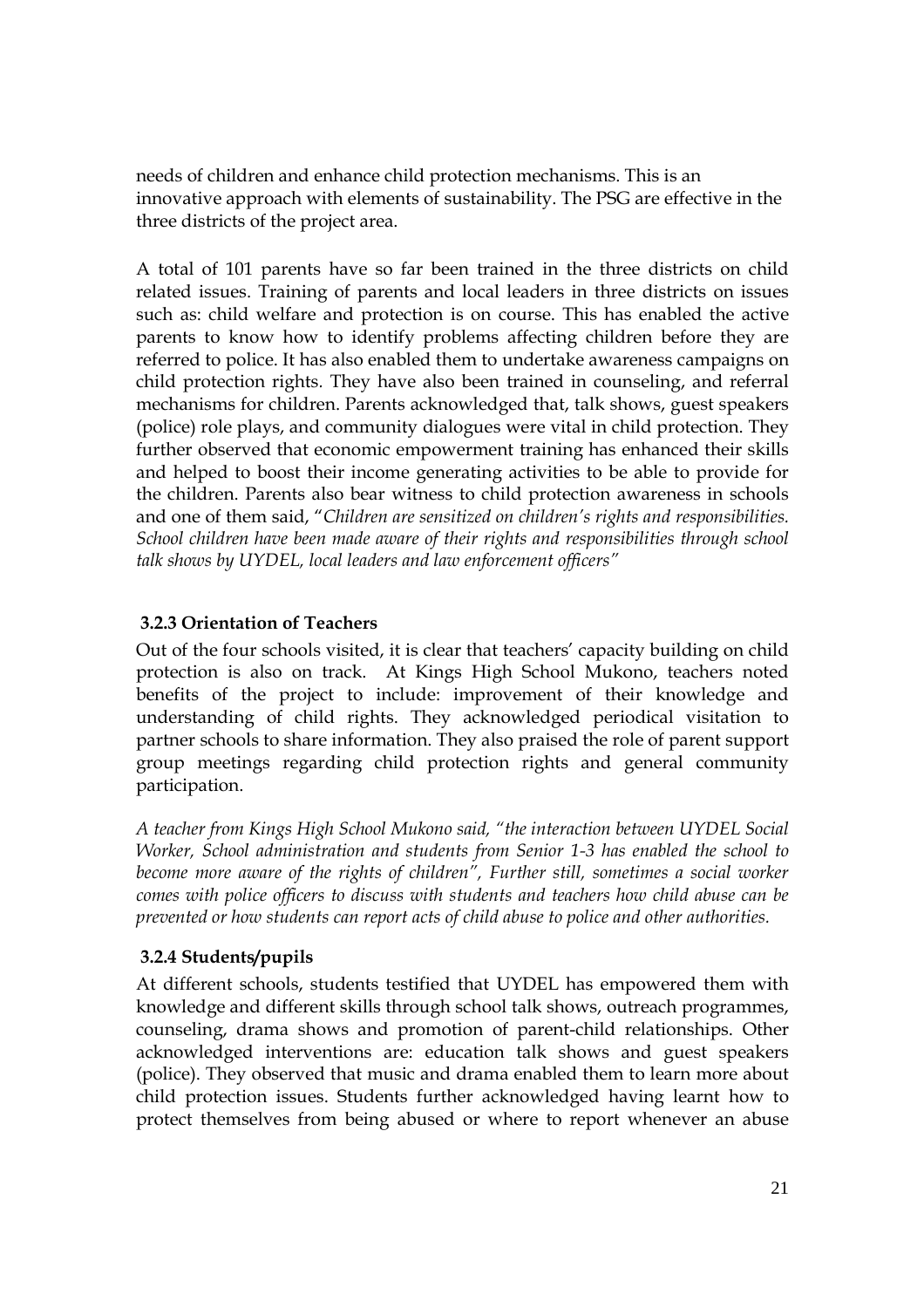happens. They have learnt how to avoid risky behaviors. Children appreciate the knowledge acquired about the HIV/AIDS dynamics and how it helps them to stay safe and not get infected with HIV. At Kings Primary School Seguku, pupils interviewed were very elaborate in reciting child rights and demonstrated knowledge of how to prevent child abuse. "For instance, walking to schools in groups, refusing free transport and gifts, reporting to authorities any stranger who touch them"

## **3.2.5 Referral System**

It is common knowledge that managing children's problems is a mutually interdependent role. To this end, an effective referral system in management of children problems is important. Accordingly, UYDEL came up with a standard referral form for child cases which is used to record victims of child abuse and make appropriate referral by stakeholders like police and UYDEL staff. The standard referral form enables children access services of other service providers. Stakeholders acknowledged that the referral form developed and being used is well designed and serves the purpose.

### **3.3** *Progress on objective 2: To promote child participation and build resilience among children though improved access to quality psycho social and rehabilitation support services in the three districts.*

As in the first objective, there were a number of activities planned to be implemented under this second objective. Many have so far been accomplished and others are on going. The following matrix provides a summary of performance under this objective.

| Objective                        | <b>Planned</b>                                | Progress                      | Comment<br>on    |
|----------------------------------|-----------------------------------------------|-------------------------------|------------------|
|                                  | <b>Activities</b>                             |                               | performance      |
|                                  | To promote child -Conduct life planning       | -Activity                     | -On track, Needs |
|                                  | participation and skills training sessions    | undertaken in all             | more efforts     |
| build resilience                 | for in school and out of the three districts  |                               |                  |
| among children   school children |                                               | (222 young people)            |                  |
| though improved                  |                                               | already trained)              |                  |
| access to quality                | -Conduct training                             | on good progress              | On track         |
| psycho social and                | workshops for children,                       |                               |                  |
| rehabilitation                   | peer educators, on child                      |                               |                  |
| support services in              | protection                                    |                               |                  |
| the three districts              | -Work closely with police                     | -Activity                     | On track         |
|                                  | and teachers, to provide undertaken in all    |                               |                  |
|                                  | counselling to children   the three districts |                               |                  |
|                                  | -Conduct group and                            | - 658 young people   On track |                  |

*Table 3.3 Progress Performance matrix of objective 2*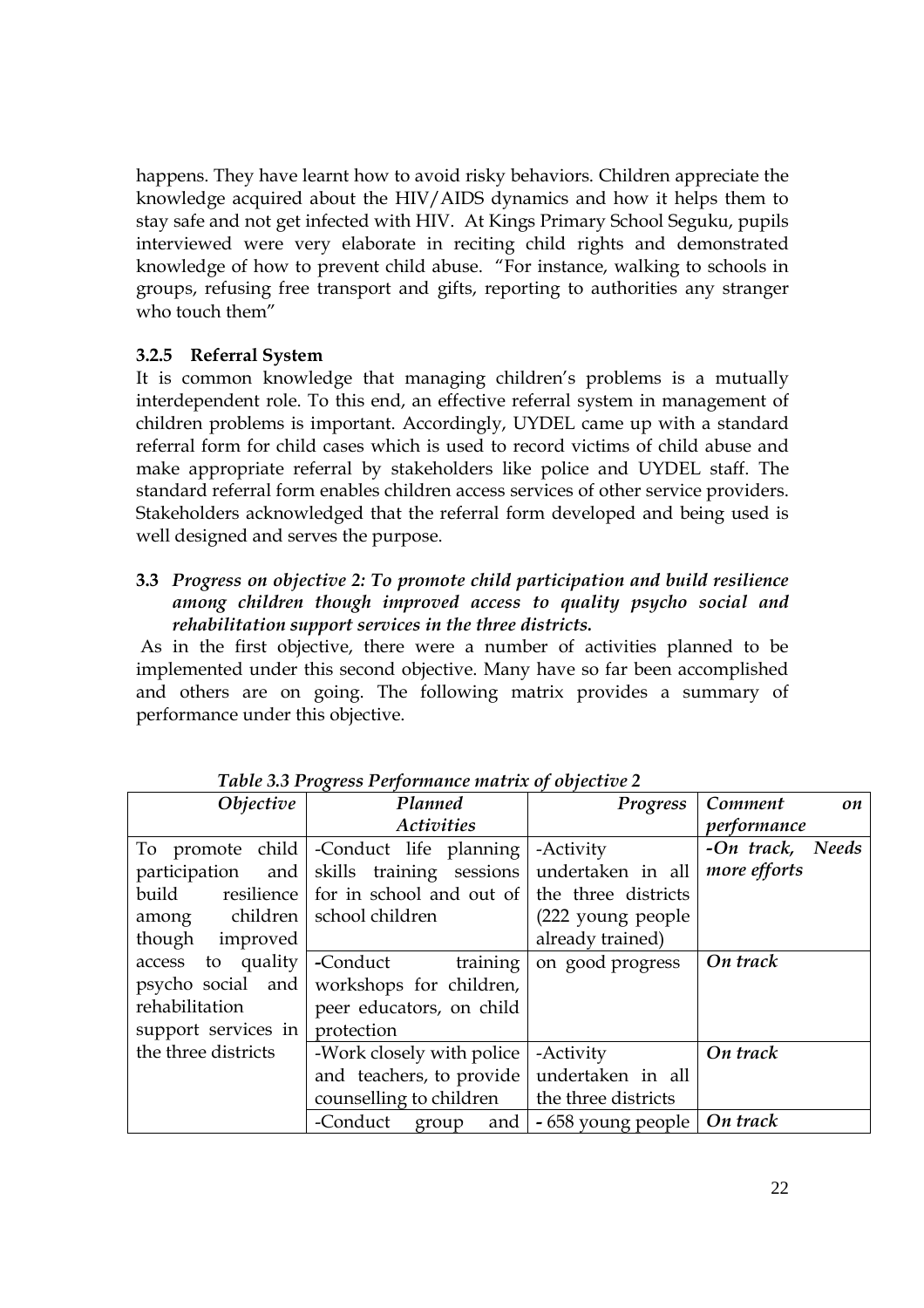| of abuse  | individual counseling<br>sessions with children | benefited from the<br>counseling<br>both abused and at risk sessions but needs<br>efforts<br>more |          |
|-----------|-------------------------------------------------|---------------------------------------------------------------------------------------------------|----------|
|           |                                                 | access more                                                                                       |          |
|           | -Provide alternative                            | Activity                                                                                          | On track |
| temporary |                                                 | undertaken in all                                                                                 |          |
|           | accommodation for                               | the three districts                                                                               |          |
|           |                                                 | children undergoing   (90 children                                                                |          |
|           | rehabilitation and court admitted               | in                                                                                                |          |
| processes |                                                 | Masooli)                                                                                          |          |
| Promote   | positive and                                    | Activity                                                                                          | On track |
|           |                                                 | educative recreation at undertaken in all                                                         |          |
|           | <b>UYDEL Centres</b>                            | the three districts                                                                               |          |

## **3.3.1 IEC materials and awareness on child abuse and protection**

The project used public awareness mobilisation to prevent child abuse and ensure child protection. During the evaluation, an attempt was made to examine the effectiveness and impact of a number of activities used to create awareness on child protection issues. It was established that the IEC materials were well designed and were distributed in the project area. However, the IEC posters were not sufficient as many community members were only able to access them on police and schools notice boards. For more impact, they need to be taken to other public places like Mosques, Churches and trading centres. On the other hand, 3 review meetings with child protection stakeholders, weekly talk shows, 3 school competitions and 12 drama shows proved effective in disseminating. It is important to note that awareness campaigns need to be sustained and spiced with new strategies to remain relevant for a long time and to register maximum benefits.

### **3.3.2 Support to victims of abuse**

Evidence is abundant that victims of abuse are supported by the project. Children who go to police are attended to and referred to service providers appropriately. UYDEL offers support to abused children to access medical attention in cases of defilement and assault. It arranges for legal redress, medical attention and rehabilitation services which include counseling, sports, and skills training among others.

*Case Study: Amah (not her real name), a young girl of 14 from Masaka district, met a man in taxi park who offered to direct her to her Aunt's place but ended up taking her to his house in Kasubi and defiled her. The following day, with the help of PSG/local leaders, the girl reported the matter to*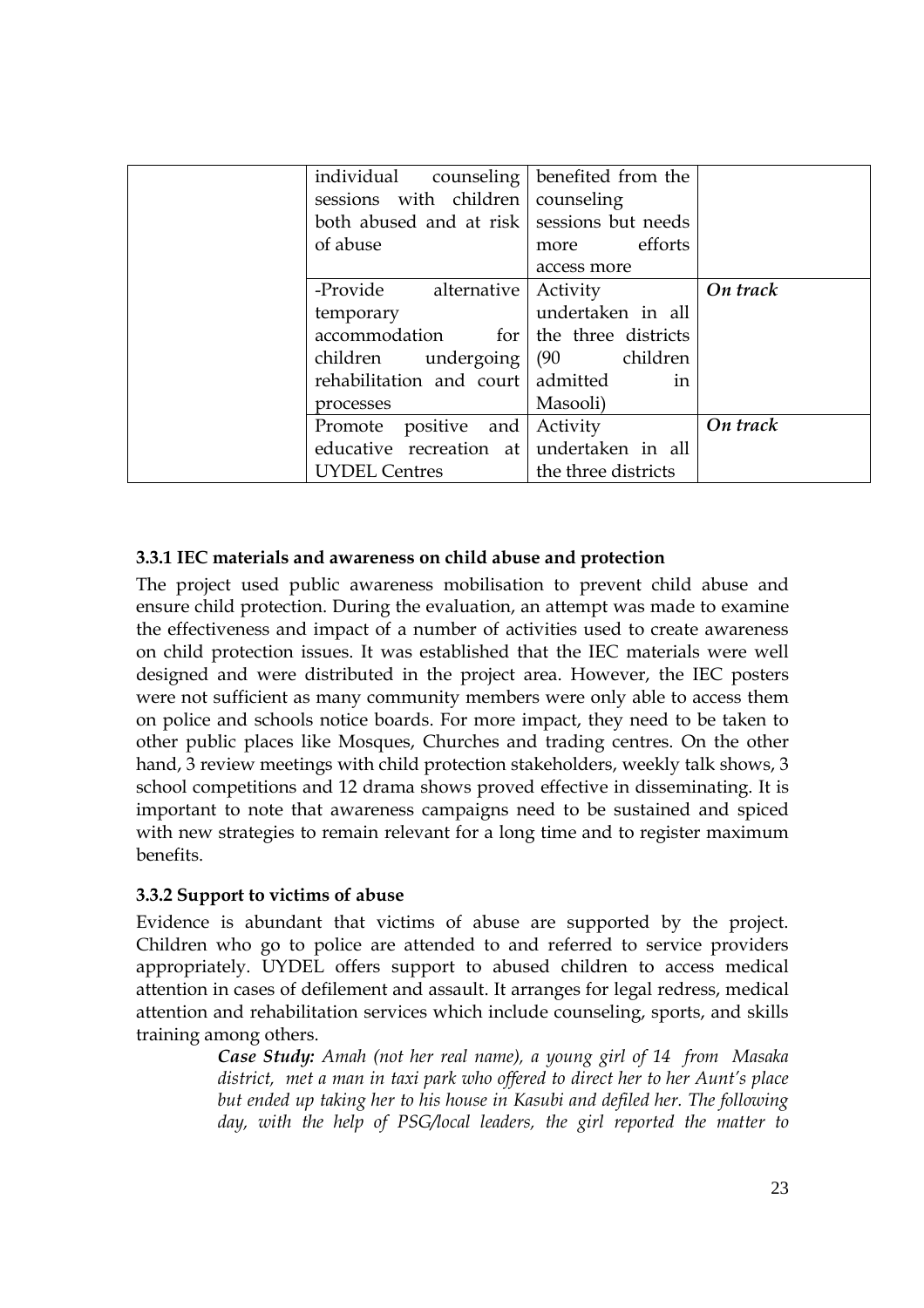*Nakulabye Police Post. Later, UYDEL was invited and the man was immediately apprehended and he is now in Luzira prison, while Amah is undergoing rehabilitation at UYDEL Masooli centre".*

This is one of the classic examples of child abuse and the effectiveness of the project.

## **3.3.3 Child participation**

The evaluation team was able to see evidence of child participation where school children and out of school youth were able to ask appropriate questions, articulate their rights, educate others through music and drama or peer group information sharing. Further still, child participation was visible in many of the reports and the documents reviewed. *However, it was observed that this participation wast limited; there was no evidence that children participated in either the major decisions made about their future or the design of the project*. More efforts that enable children's full participation are needed to enhance child protection mechanisms.

It is important to note that meaningful participation is about influencing decision making and achieving change. It is an informed and willing involvement of children including those differently disadvantaged and those at risk. It is a process of sharing decisions which affects one's life and the life of the child in the community in which one lives. Children are expected to expose abuse, make complaints, ask questions, raise awareness, assess needs and participate in designing projects and press for change.

### **3.3.4 Children as Peer Educators on Child Protection Issues**

The project has so far trained 100 children as peer educators, who in turn train their peers on the dangers of abuse including rape, trafficking and child sacrifice. The training provided information about child abuse and how children are affected. It also provided skills on how to educate peers. In their schools, the Child Coordinators organized education events in which they used creative approaches such as role plays, talk shows, quizzes, music and drama competitions and stories to engage fellow students and convey key messages. The teachers and staff were highly impressed with the children's creativity and their effectiveness in communicating important messages. A key lesson was that children and young people respond best to awareness raising messages that are shared by their peers. This confirms the view that in changing attitudes and behavior, who sends the message is often as important as the message itself.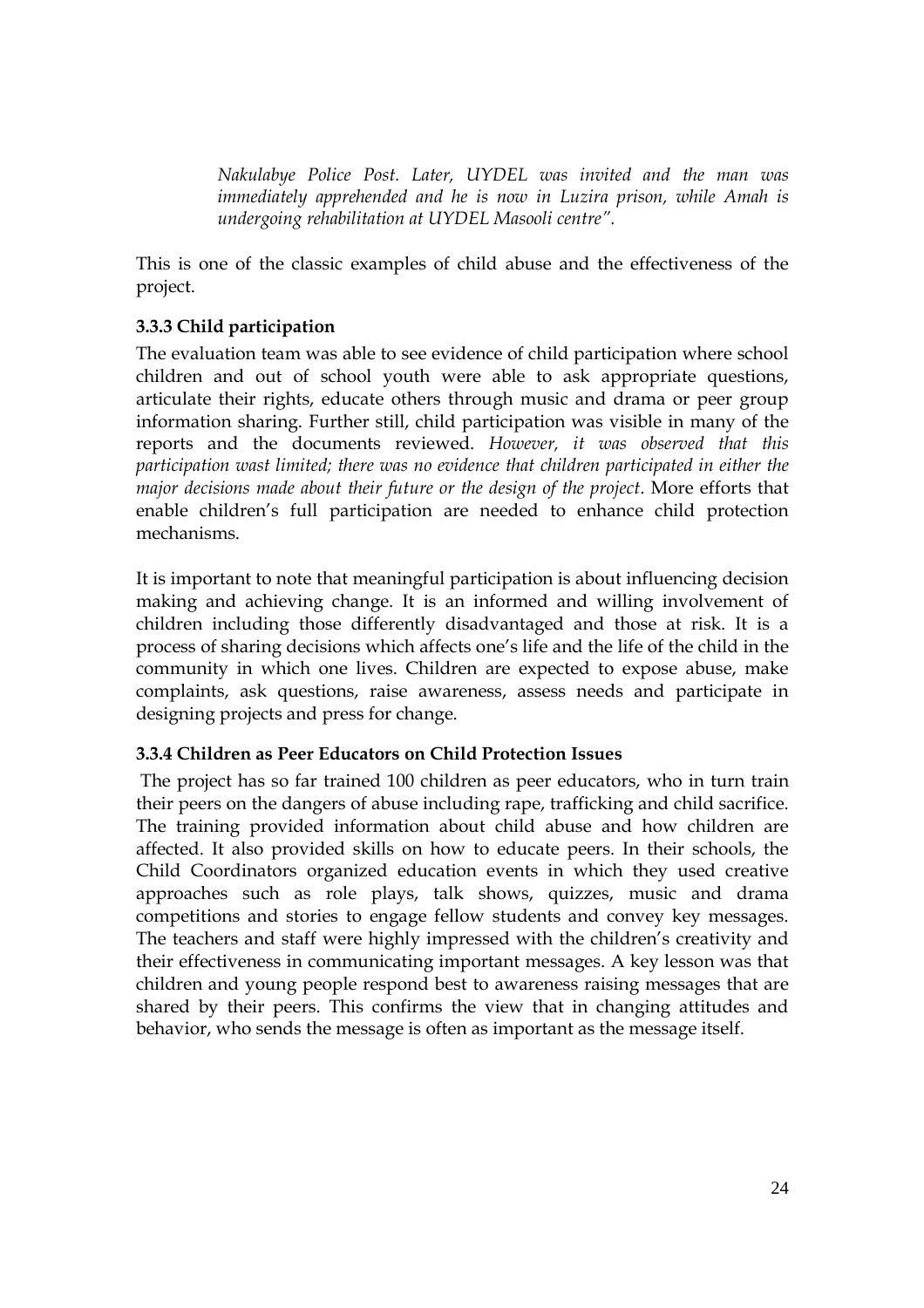**Table 3.3 Child abuse trends reported to police between April and June 2009 in Mukono District.**

| Form of abuse           | Cases<br>reported | Cases<br>under<br>inquiries | Cases<br>taken<br>to<br>court | Cases<br>referred<br>to CID,<br><b>PSWO</b><br>FCC,<br><b>MCB</b> | Cases<br>convicted | Cases<br>put<br>away |
|-------------------------|-------------------|-----------------------------|-------------------------------|-------------------------------------------------------------------|--------------------|----------------------|
| Defilement              | 106               | 55                          | 26                            | 106                                                               |                    | 15                   |
| <b>Indecent Assault</b> | 4                 | 1                           | 3                             | 3                                                                 |                    |                      |
| Assault in general      | 31                | 13                          |                               | 1                                                                 |                    | 17                   |
| Child desertion         | 7                 | 3                           |                               |                                                                   |                    |                      |
| Property grabbing       |                   |                             |                               |                                                                   |                    |                      |
| Child Neglect           | 33                | 8                           | $\mathbf{1}$                  | 3                                                                 |                    | 21                   |
| Abandoned/missing       | 28                | 3                           |                               | 4                                                                 |                    | 19                   |
| children                |                   |                             |                               |                                                                   |                    |                      |
| Children in conflict    | 28                | 28                          | 25                            | 25                                                                |                    | 3                    |
| with the law            |                   |                             |                               |                                                                   |                    |                      |
| Trafficking             |                   |                             |                               |                                                                   |                    |                      |
| Other cases             |                   |                             |                               |                                                                   |                    |                      |

The above table shows 8 forms of child abuse reported to police, the main one being defilement followed by child neglect. Given the police reports, there is more reporting of child abuse than before and this is mainly attributed to the awareness created by child protection project. This situation does not mean that child abuse is on the increase; it is rather that there is more openness and community responsiveness.

### **3.4 Project implementation approaches**

## **Design and relevance**

A good project design is a key pre-requisite for project success. An assessment of the CPP design was done basing on the following scale considered appropriate by the consultant:

- Is there evidence that the project development was participatory?

-Is there evidence that implementation has been participatory enough?

-Is there evidence that the project design has adequate elements of accountability (both horizontal and vertical?)

- Is there evidence that the project has inbuilt efficient communication channels among stakeholders?

- Is their evidence of building sustainability?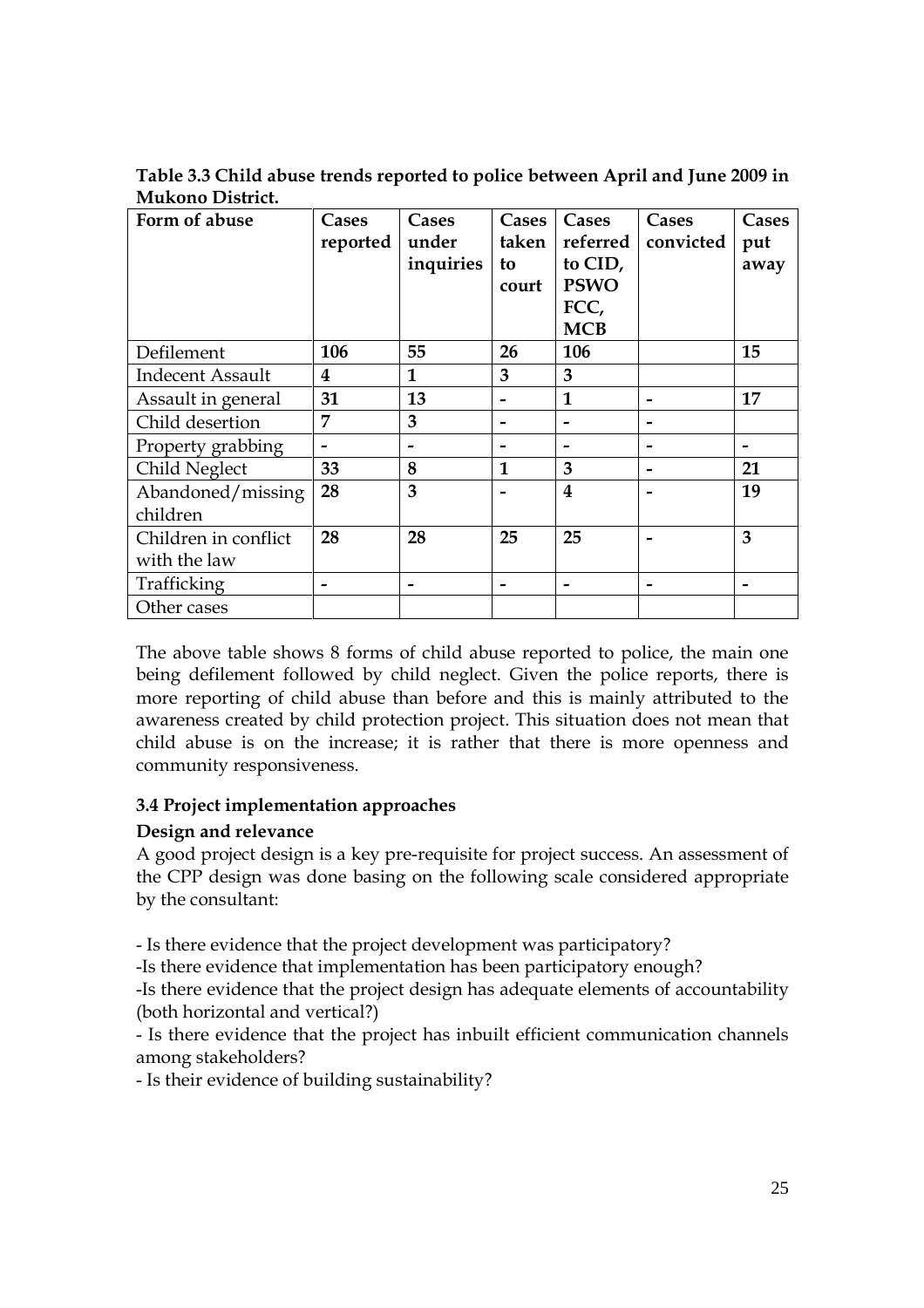After application of the scale, it was established that the project design largely passed the project design evaluation scale. It was noted that the project design allows UYDEL to work with different Child Protection actors to offer services through well built referral system. Further still, the design enables UYDEL to elicit community based responses where child protection endeavours are likely to be sustained by community members through social protection networks that work closely together with police and other stakeholders. The evaluation team therefore commends the project design.

#### **Monitoring and evaluation**

There is enough evidence that routine monitoring of project objectives/activities and progress is being done by UYDEL and police through on-site visits to project areas for effective supervision. It was further observed that quarterly review meetings with stakeholders are conducted to seek and provide feedback about the project and identify bottlenecks. This particular external evaluation is evidence which underpins the effectiveness of the implementation approach and the UYDEL's willingness to subject itself to scrutiny and reflection.

### **3.5 Sustainability issues**

We can use sustainability to measure the project capacity to generate internal synergies and continue operations beyond the originally set period. Sustainability is usually a function of financial and other resources available. In this evaluation, five key factors, which determine the likelihood of sustainability being achieved, were considered. These include;

Whether those actions taken are done well (quality of action taken)

Whether the various actions are adequately integrated

Whether the processes by which actions taken are participative, supportive and respecting those involved

Overall, the achievement of sustainability was a significant challenge for many child-focused community groups. There are cases, where program activities and benefits for children are likely to collapse when the external funding comes to an end. Indeed, the review identified numerous factors that promoted sustainability of both process and outcome. In general, the factors that had increased the effectiveness of child-focused community groups also enabled both outcome and process sustainability. The ongoing training and capacity building help to maintain committee members' motivation and ability to maintain their work. Community ownership, however, is the primary factor that enables sustainability. These sustainable child protection groups were composed of volunteers who identify the plight of vulnerable children and want to help, and who see themselves as part of an important and valued community initiative. These results suggest that parent support groups, peer educators and school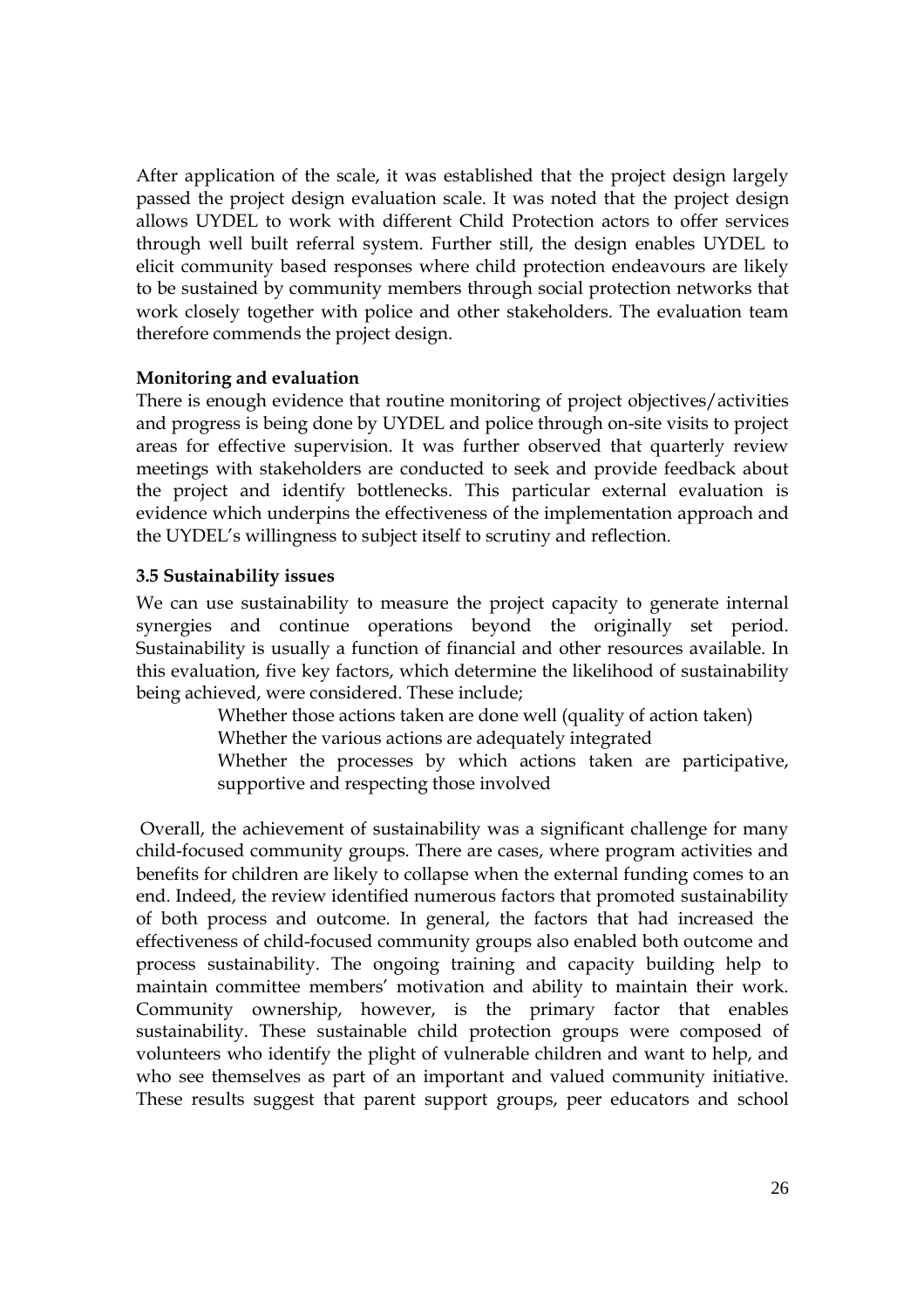clubs may be potential venues for addressing a wider array of child protection issues.

The project activities are carried out by competent staff working with police and other partners. The quality of work is generally good; records are updated periodically and abused children are supported to have fair justice and any other support. However, there is a need to improve on data collection and documentation. The police stations don't have computers to enter and process data. Statements from complainants are hand-written and this compromises quality.

The achievement of sustainable outcomes in child welfare programmes depends on how things are done. The centrality of community participation and ownership is a vital sustainability strategy. The project encouraged community participation. This is an important empowerment strategy and makes the project sustainable. However, the challenge of achieving full and willing participation in an environment characterized by poverty, ignorance and dependence is often under estimated. UYDEL needs to study this very critically and sharpen sustainable focal points.

Given the achievements registered by the project, the commitment of staff, profile of UYDEL, active participation of the community and the level of involvement of the police, the project has a lot of potential for continuity and expansion. This project will still need more resources before local pillars of sustainability can take root. It is therefore recommended that resources be mobilized to extend the project for more years and be expanded to cover a wider scope.

Good practices like child involvement, PSG, IEC materials, drama, networking and well organized talk shows can be used to replicate the project with some modification in four more districts of Uganda. For purposes of proximity, effectiveness, scaling up impact and easy coordination, the other districts can be picked from the central region where child sacrifice and other forms of child abuse are still rampant e.g. Kampala, Wakiso, Mityana, Masaka and Rakai. Opportunities can be explored to consolidate present achievements, extend, expand and replicate the project activities. This is another element of sustainability.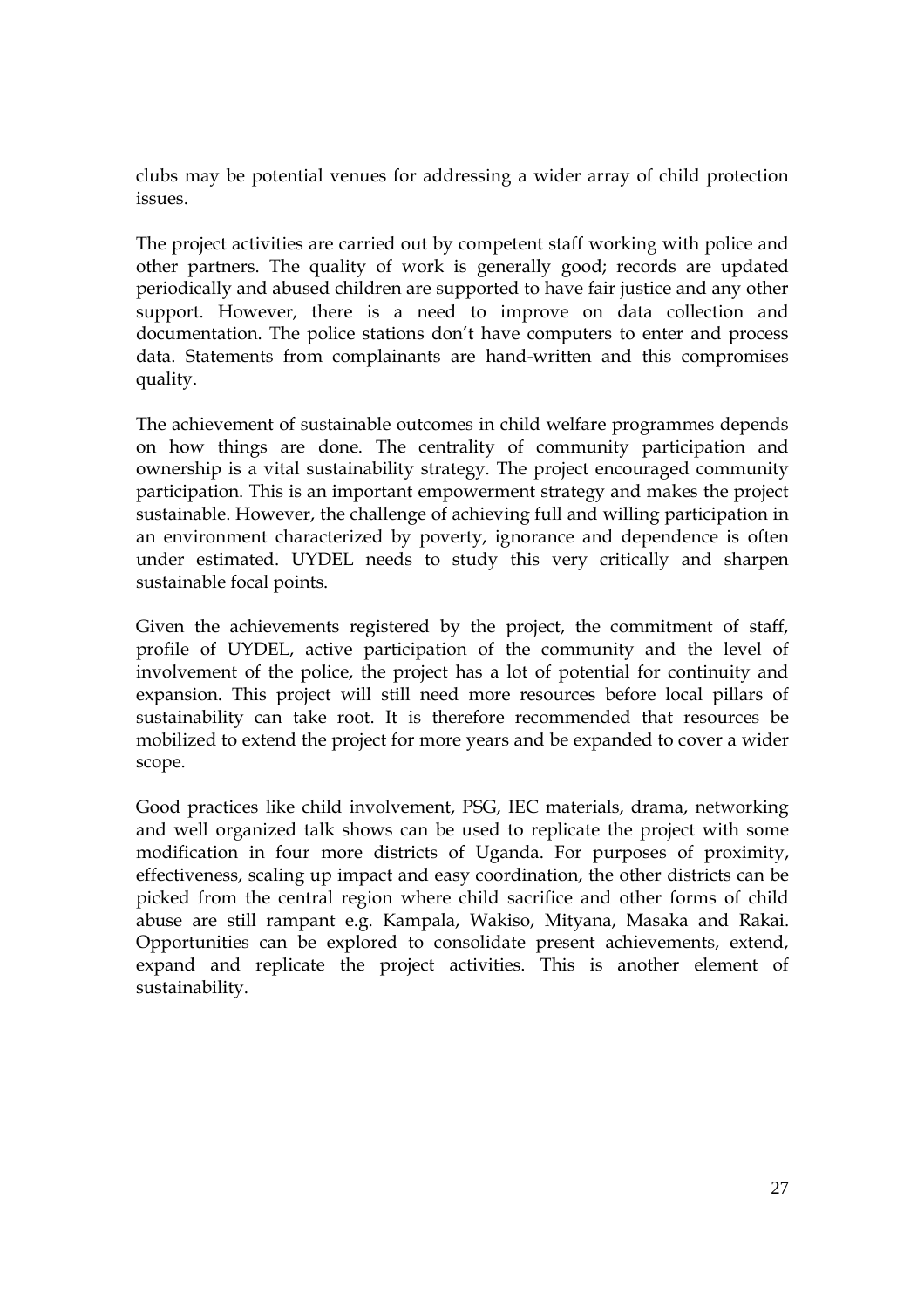| <b>Key Activity</b>                                                                       | Evidence                                                                                                                         | Impact                                                                                                                                                         |
|-------------------------------------------------------------------------------------------|----------------------------------------------------------------------------------------------------------------------------------|----------------------------------------------------------------------------------------------------------------------------------------------------------------|
| Capacity Building of stakeholders                                                         | 90, police officers and<br>probation officers in the<br>three districts trained<br>and facilitated to ensure<br>child protection | Police and Probation officers<br>local leaders<br>and<br>more<br>competent and active in child<br>protection issues, evidenced<br>in improved service delivery |
| Community<br>Project<br>Ownership/level of involvement                                    | community<br>101<br>members have had a<br>series of meetings and<br>already active in child<br>protection issues                 | abuse<br>More cases of<br>are<br>reported to the authorities                                                                                                   |
| Improve referral system                                                                   | standard<br>referral<br>A<br>format was developed                                                                                | Improved referral<br>system<br>and thus increased support to<br>victims of abuse                                                                               |
| Motivated parent support groups<br>that are more sensitive to children                    | 12<br>active<br>groups<br>witnessed with over 70<br>members                                                                      | Many support<br>groups are<br>actively engaged in CP issues<br>and are trying to erect pillars<br>of sustainability                                            |
| Improve access to medical, legal<br>and psycho-social services for<br>children            | The evaluation team<br>interviewed 6 children (<br>victims of abuse) who<br>accessed<br>have<br>the<br>services                  | Many children have accessed<br>these services and have<br>or<br>still undergoing rehabilitation                                                                |
| Support parents to start income<br>generating<br>activities<br>through<br>revolving funds | 12 PSGs, capacitated in<br>IGA skills                                                                                            | A number of progressive<br>income generating activities<br>benefiting both parents and<br>children witnessed                                                   |
| Children<br>empowered<br>with<br>knowledge and skills on child<br>protection              | Setting up of Link clubs<br>in both primary and<br>secondary schools                                                             | Children fighting child abuse<br>in a number of ways                                                                                                           |
| Enhanced child participation                                                              | Observed though drama<br>shows, peer education<br>and talk shows                                                                 | Active school clubs on child<br>protection                                                                                                                     |
| psycho-social counseling<br>and<br>rehabilitation services                                | Availability of<br>3<br>rehabilitation centres in<br>Kampala and Mukono                                                          | Abused children helped to<br>overcome trauma and acquire<br>life saving skills                                                                                 |
| Production and distribution of IEC<br>materials                                           | IEC materials evident in<br>schools, police barracks                                                                             | Increased awareness on child<br>abuse and the way out                                                                                                          |
| Reporting                                                                                 | Project reports available                                                                                                        | information<br>More<br>and<br>improved monitoring                                                                                                              |
| Staff training                                                                            | Demonstrable skills and<br>knowledge<br>child<br>in<br>protection issues among<br>staff                                          | Staff competency, relationship<br>stakeholders,<br>with<br>responsiveness<br>and<br>motivation                                                                 |

*Table 3.4 shows the key activities that caused positive impacts.*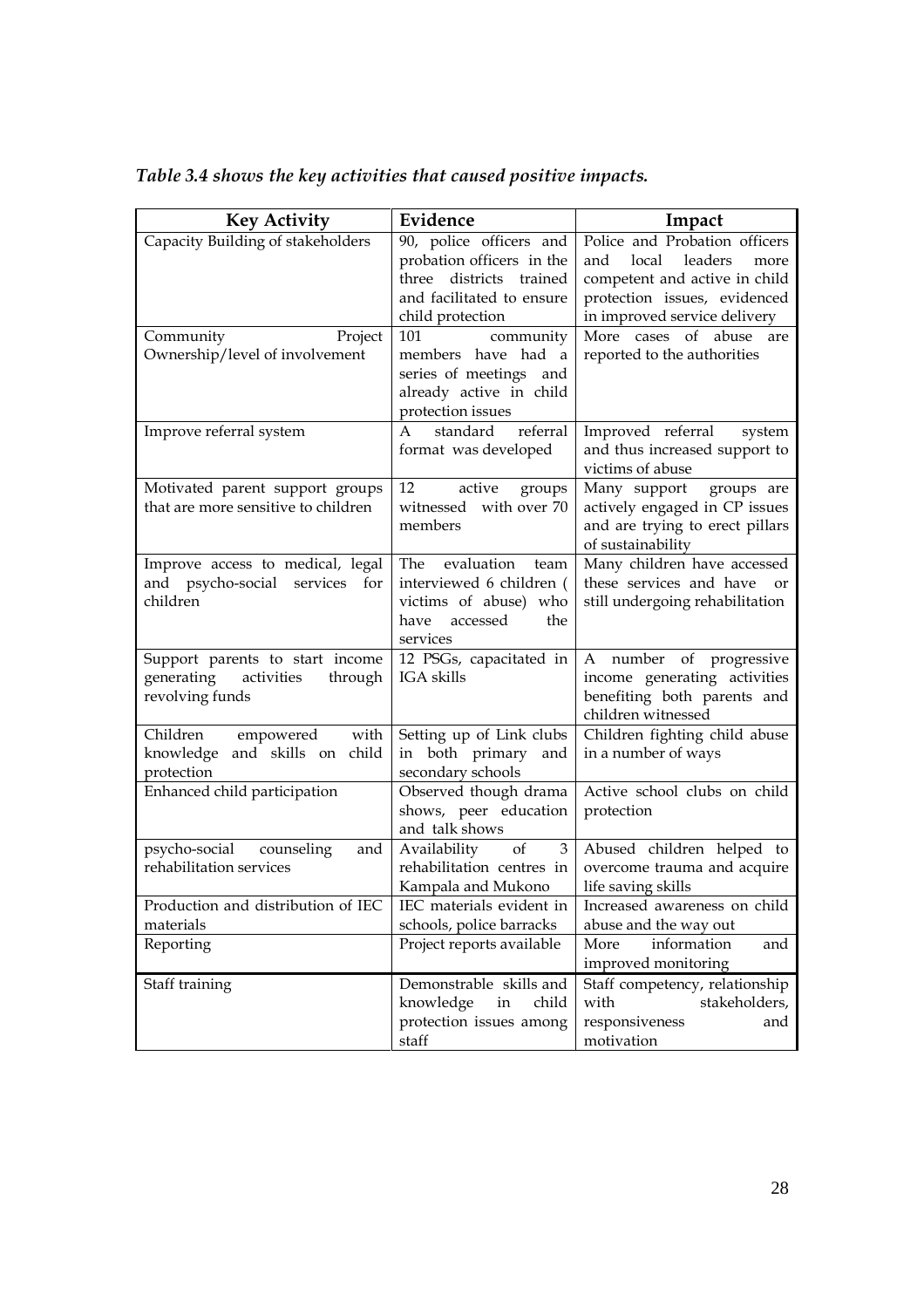## **3.6 Networking**

Networking and collaboration with key stakeholders are a key to the positive progress of the CPP. The project partnered well with different stakeholders including Uganda Police, the legal arm of the Judiciary, Ministry of Education and Sports, local leaders, Civil Organisations like APPCANN, community members and the ultimate beneficiaries, the children, and this has had meaningful synergic effects. This project would not have been successful without the involvement of all stakeholders.

### **3.7 Observations; Lessons Learnt, Good Practices and Challenges**

The evaluation team made a number of observations as they interacted with the participants and visited project activities. The observations include good practices, lessons learnt and emerging issues.

- Child protection efforts in the three districts of Kampala, Mukono and Kalangala are strengthening with visible impact. There is therefore a need to scale up the Child Protection project activities in the area of operation and even beyond since child abuse is still rampant in many parts of Uganda.
- Awareness raising campaigns are well organized whereby the police, UYDEL officials and community leaders create awareness on child protection issues jointly. This has led to improved relationship between Police and community members thus encouraging more people to report more cases of abuse.
- It was evidenced that abused children once rehabilitated and supported, can be an effective advocates of child protection issues. They can speak from the heart about their own experiences and help others. This is a good lesson observed.
- Well-designed IEC materials are an effective tool in awareness creation and sensitization. There is a good sense of creativity in the IEC materials produced and the materials are relevant to all parts of Uganda. It is however, important to produce enough IEC materials for schools, churches, public offices, restaurants, bars, and other public places. IEC materials are more effective when printed and distributed in local languages.
- The project demonstrated ability and uniqueness by bringing about a community based intervention which strengthened capacity and established networks of various agents or partners at the grass root level e.g. school clubs, parent support group, peer educators to advocate for the rights of the child.
- Networking, collaboration, participation, consultation, integration, complementarily and empowerment are pillars of sustainability. This project partnered well with different stakeholders and this has had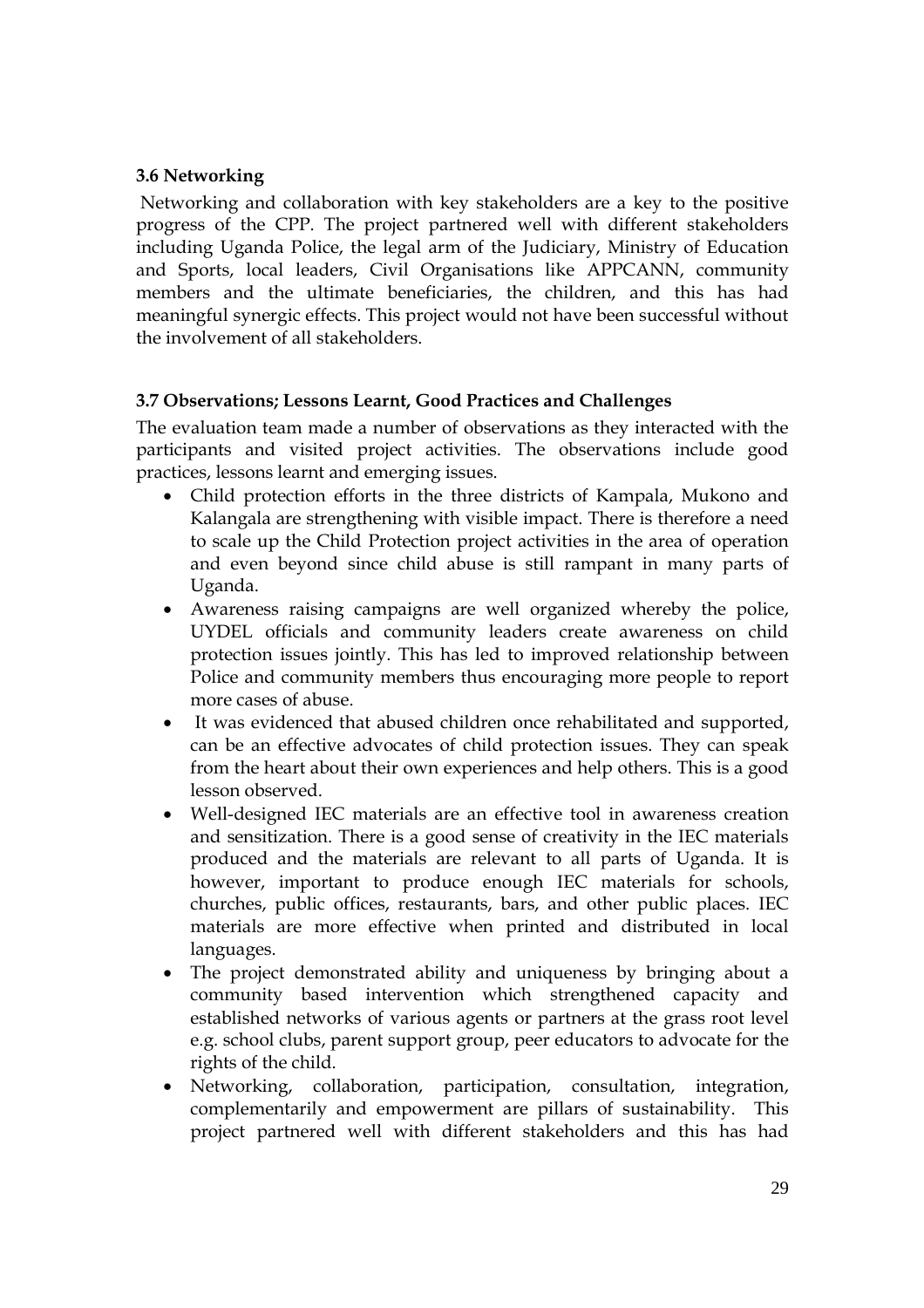meaningful synergic effects. This project would not have been successful without the involvement of the community and government departments.

- Project administration and effectiveness: The project is being implemented by competent, well motivated, responsive, prepared and focused staff. The UYDEL staffs are facilitated to implement the project and their relationship with police, local leaders and other stakeholders is quite encouraging and admirable.
- Beneficiary involvement: Children and parents are actively involved in the project activities through the formation of PSGs, child link clubs and youth groups (peer educators).
- The project supplemented government efforts and implemented government policies. A good working relationship between UYDEL and the police is bearing good results. The Police are becoming responsive to child protection and pro-active in prevention of child abuse.
- PSGs and youth peer educators are formidable community forces in promoting and safeguarding the rights of children. They are seen as community watchdogs preventing and fighting child abuse. The PSGs sensitise parents on child protection issues, identify abused children for support. PSGs are supported by UYDEL to start income generating activities and saving schemes to meet the needs of children and enhance child protection mechanism. This is an innovative approach which is commendable and can be replicated easily in other districts.
- The study showed that the project illustrates how it is possible to strategically fight harmful traditional practices through a community-led process of dialogue and information sharing, in a contextual framework where development and child protection are interlocked. Although it would be premature to endorse these as 'best practices', they provide insight into how to address difficult child protection issues in an effective as well as sustainable manner, and they offer useful pointers on how to strengthen practice in regard to child-focused community groups.
- UYDEL has harnessed collaboration with local council officials and government departments. This has been through encouraging participation of stakeholders in UYDEL activities; an initiative that creates synergy and efficiency in resource allocation and enhancing structures to support child protection services.
- Schools visited by the team seemed to work well with the project and the school children interviewed were able to articulate mechanisms and tactics used to ensure child protection and were happy to talk about the rights of the child as enshrined in the UNCRC. School children actively participate in issues affecting children and in most cases have support of school administration. This is an empowering strategy.
- There is already a referral system in place with a standard referral format that enables children access services from different service providers. If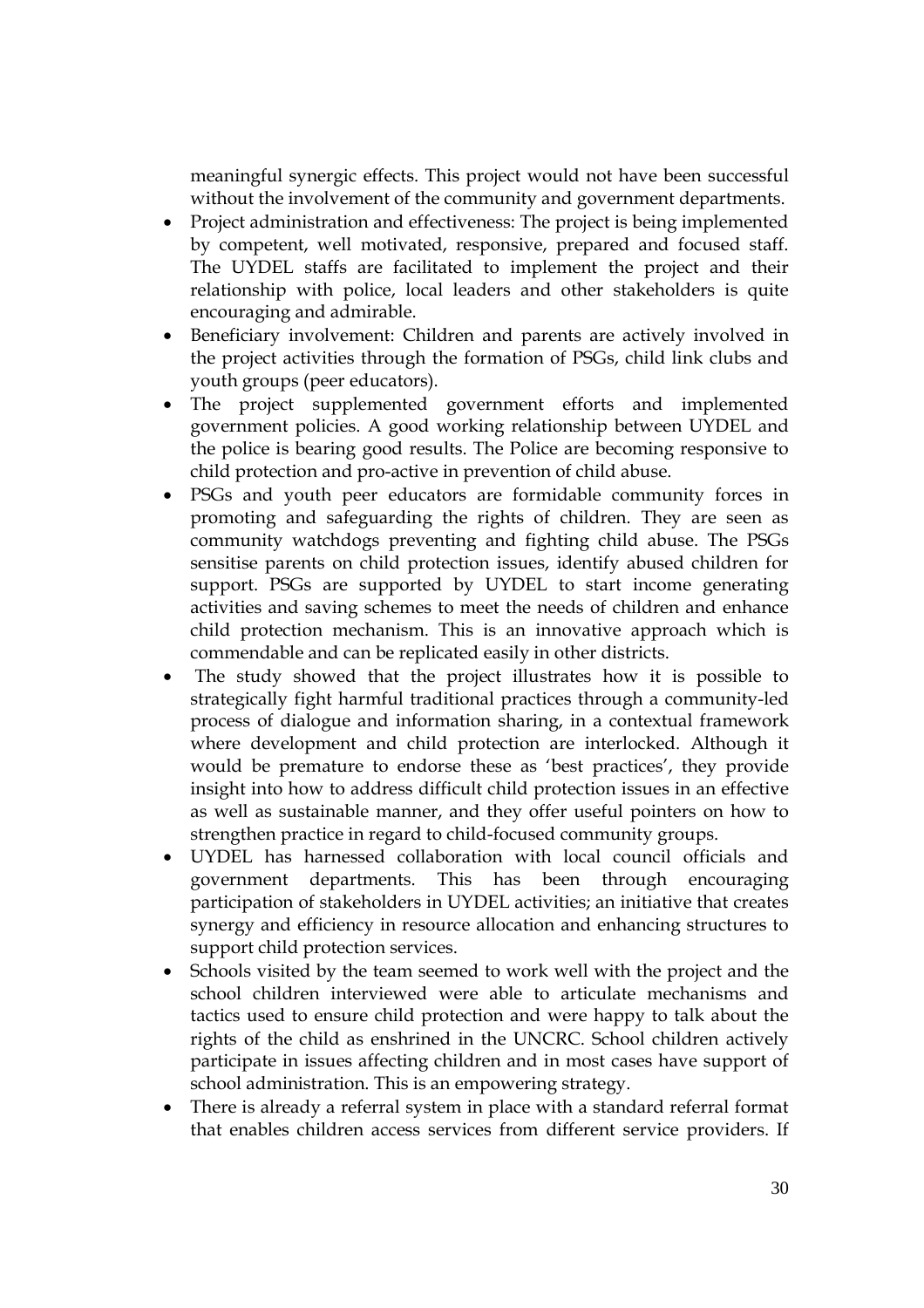this system is well used, abused children will not be stigmitised or subjected to secondary abuse. The referral form developed and being used is well designed and serves the purpose.

- According to different focus group discussions, the project has already achieved an acceptable level of awareness rising in regard to child abuse, child protection and children's rights in the three districts. Nonetheless, there is still a long way to go in ensuring full realisation of children's rights and empowering communities and stakeholders to effectively protect children. Causes of child abuse like poverty, alcoholism and poor education or lack of it are still prevalent.
- Child sacrifice in Mukono district has been aggressively fought and now it is on the decline. This has been partly attributed to the effectiveness and a clear impact of the Child Protection Project.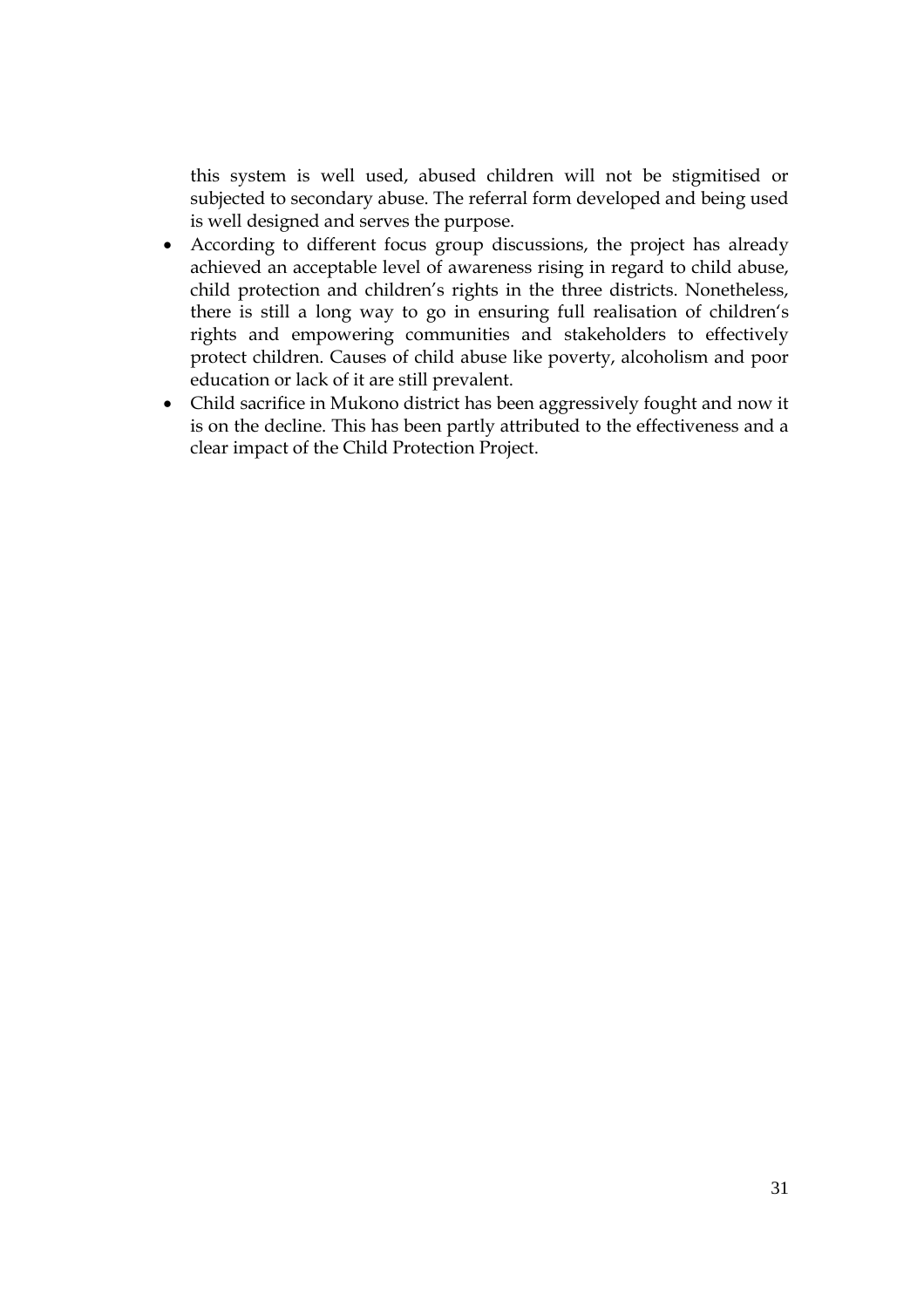#### **CHAPTER FOUR**

#### **4.0 CONCLUSIONS AND RECOMMENDATIONS**

#### **4.1 Introduction**

The evaluation takes into account the rights of children which obligate the state and stakeholders to recognise that child protection and care are necessary for children's well-being and take appropriate measures to protect the children from all forms of harm and neglect. This perspective in the study has reference to the basic rights of survival, development, protection, and participation. The evaluation critically looks at the promotion of child protection strategies, project effectiveness and sustainability premised on both the international and national instruments of the rights of the child. In light of the evaluation findings above guided by the terms of reference, the consultant deems it imperative to make conclusions and give recommendations to improve performance of the project and have enhanced child protection mechanisms to the benefit of children.

### **4.2 Conclusions**

Children constitute the majority of the poor in Uganda as explained by low economic indicators that show the children's economic situation to be far from the internationally accepted standards. There is child poverty in the three districts of the project area which badly affect child protection and subsequently affect childhood. Children experience poverty as an environment that is damaging to their mental, physical, emotional and spiritual development. Many children are growing up without adequate livelihood and security; including lack of economic resources for proper survival, protection and development.

Cases of child abuse are worrying in Uganda; the Uganda Police Crime Report 2008 paints a sad picture when it reveals that 25 children were sacrificed by witch doctors. According to ANPPCAN study of 2009, 2500 children were reported missing in their homes between January and April 2009. The report presented child disappearance as the second form of child abuse. Further still, an official report from Eastern Uganda, 62% of children in Katakwi and Amuria districts are exploited (Daily Monitor Oct.8, 2009). Against this background, UYDEL has done its best to sharpen policy focal points to further enhance capacity for child protection in the project area and even at the national level. The success of the project in the three districts and the experiences acquired should be replicated in other districts in the future.

The political will to change the situation of children is there but it is not matched with necessary resources to become meaningful. Challenges like lack of financial resources, trained human resources, planning and management capacity,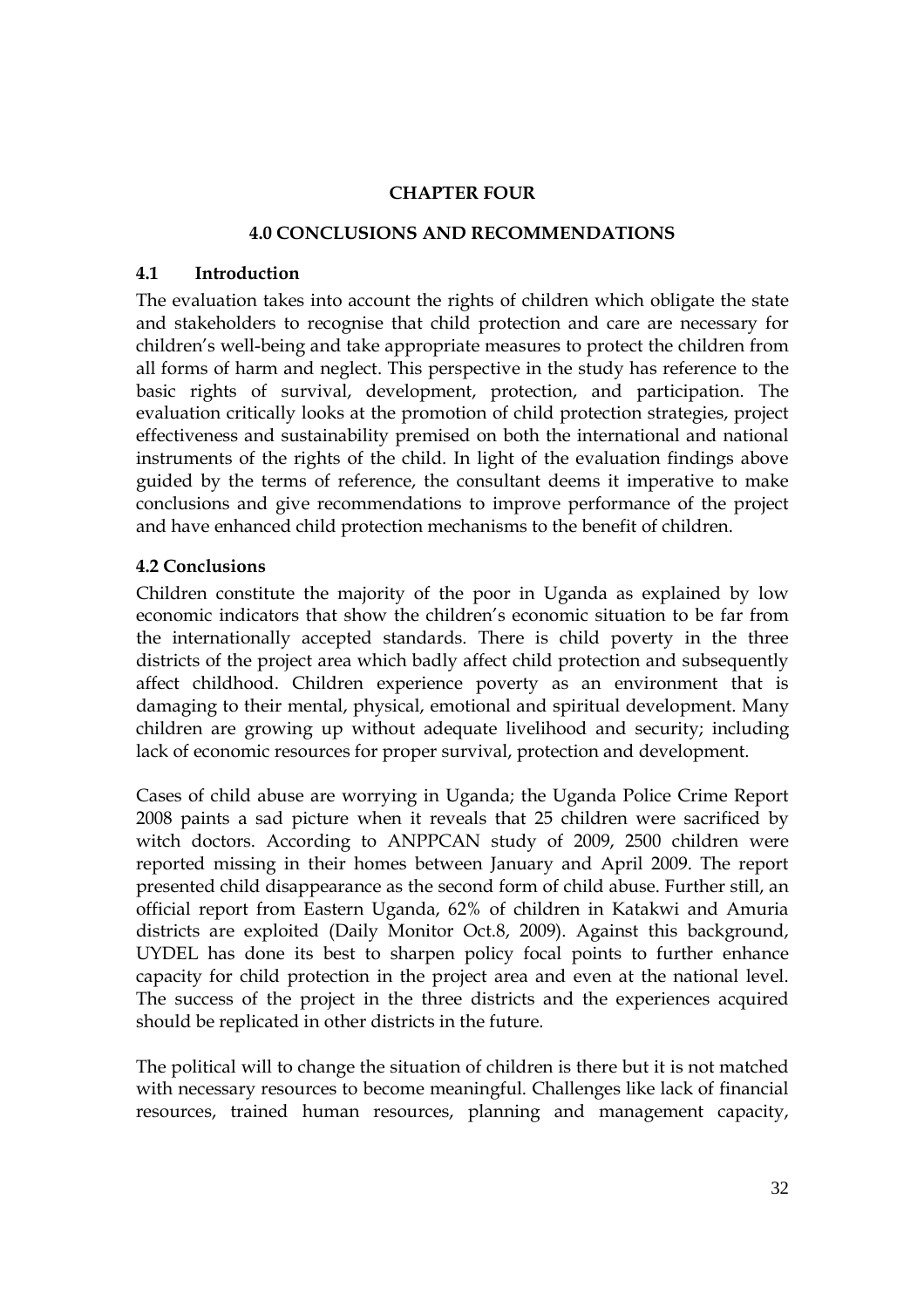infrastructure and technical expertise need to be addressed. This process calls for the involvement and empowerment of children, families and communities to enable them to participate effectively in the implementation of child centered programmes. Intervention aimed at adopting and mainstreaming rights based approaches together with cost of child index, improving policies, building capacity of Uganda Police, civil organizations and community leaders and emphasizing child rights programming will greatly improve children welfare in general and enhance child protection mechanisms in particular.

### **4.3.0 Recommendations**

- i. There is a need to scale up the CPP activities in the area of operation and even beyond since child abuse is still rampant in many parts of Uganda. This may demand looking for extra resources. Nonetheless, during the second year of this project implementation this is something worth looking at critically.
- ii. Produce enough IEC materials for schools, churches, public offices, restaurants, bars, and other public places. IEC materials are more effective when printed and distributed in local languages.
- iii. The project has focused so much on the effects of child abuse and done little to its causes. Look at the causes critically and use UYDEL advantaged position to advocate for policies to eliminate the causes as well designing IEC messages which enable people to identify and deal with the causes of abuse like poverty, alcoholism, family violence, negligent parents and poor education or lack of it.
- iv. The centers should have their own transport to further improve service delivery. The organization should buy a vehicle and attach it to the main center rather than depending on public means to transport children in need of rehabilitation services to different places.
- v. Identify, recruit, train and support foster parents in different communities to have "drop in homes" for abused children who cannot neither be accommodated by the police or UYDEL. Part of the rehabilitation programme can even be done in these homes.
- vi. Rehabilitation programme should be redesigned to reflect changing realities. A child undergoing rehabilitation as well as staff involved must have a clear plan showing expected results and progress reports should be made weekly until otherwise advised by the supervisor.
- vii. UYDEL should discuss with police authorities to design a better strategy where by police trained in the project are not transferred without the knowledge of the participating partners. This will help to reduce the negative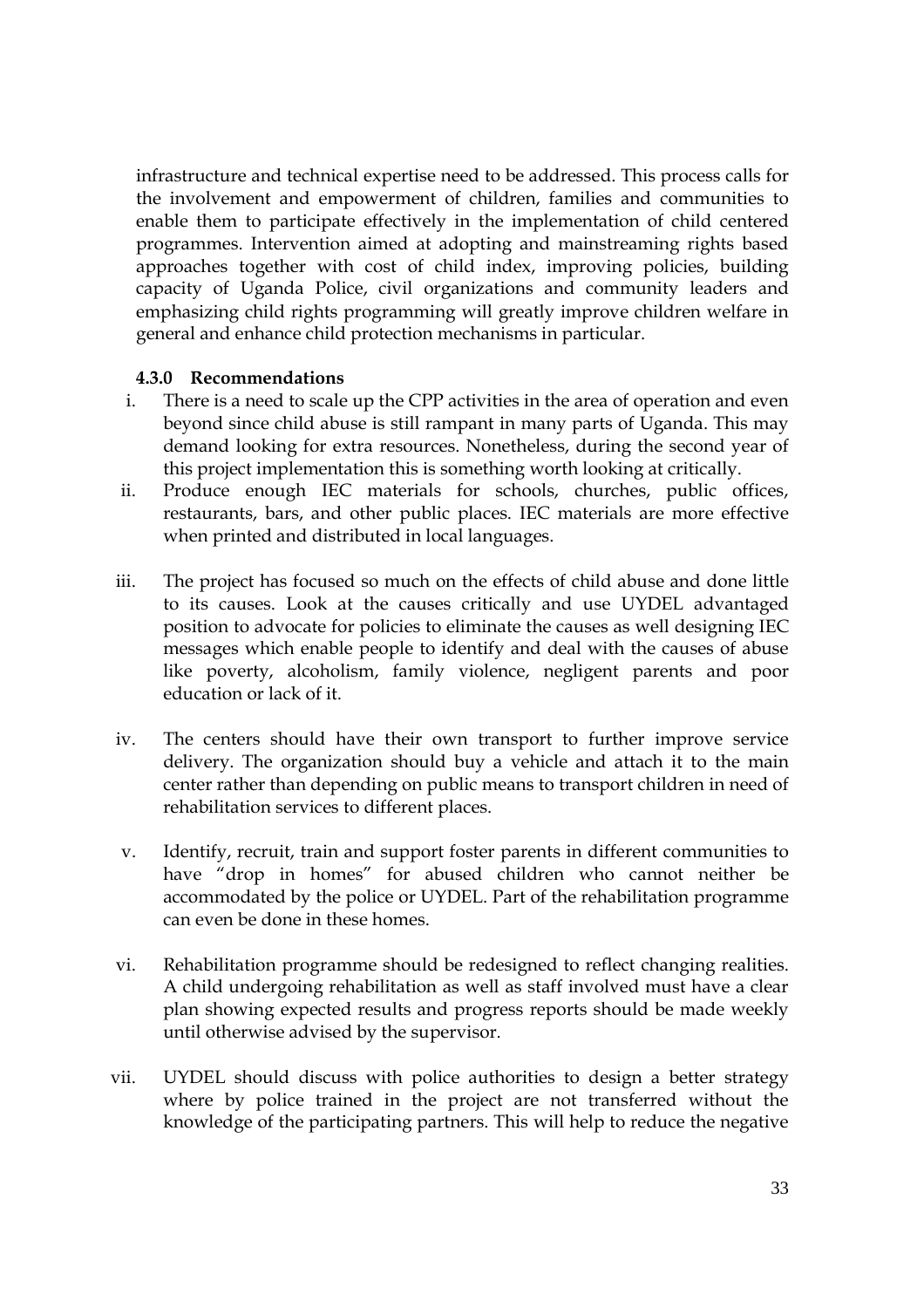effect of the abrupt transfer of a police officer trained and involved in the running of the project

- viii. PSG should get further structured training in counseling to become more competent in counseling thus offer meaningful psychological support to child abuse victims
	- ix. People who attend child protection trainings should be given certificates. This can be a motivational factor.
	- x. Need to improve standards at the Mukono UYDL centre. For instance, explore means of providing regular lunch for the trainees. This will help to increase retention rates. It should also expand to include a diversified menu of services like mechanics which most boys prefer.
	- xi. Adapt the Right Based Approach (RBA) in a more pragmatic way and include this in your training. RBA is a conceptual frame work that is based on international human rights standards and directed to promoting and protecting human rights. The RBA integrates the norms, standards and principles of human rights system into plans, policies and processes of development (UNHCR 1996 – 2002). The RBA can be used through village seminars and meetings at different levels to build community or leaders capacity to live up to the obligations of the UNCRC. Village seminars and meetings don't require money as people are always willing to meet and deliberate on development issues. This will promote respect for rights of children and young people and give the opportunities for democratic influence as well as protecting them against injustice, exploitation and vulnerability. Children who are protected possess great potential for social change.
- xii. It is noted in this review that a higher percentage of girls drop out of school before primary seven or senior four. This has serious implications to child protection, especially girl child! The project should intensify sensitization to change cultural perception on the girl child. Alternative basic education for young people outside formal education can be part of the solution. This can be important for child mothers or young men from very poor families or those who were affected by war or HIV/AIDS pandemic. This can be built on the foundations of functional adult literacy. Further still UYDEL can look at Alternative Basic Education for Karamoja and adapt it in light of unfolding realities.
- xiii. Make systematic program evaluation and program learning high priorities and use the results to guide program revisions that strengthen the positive outcomes for children. Information from evaluations should be fed back in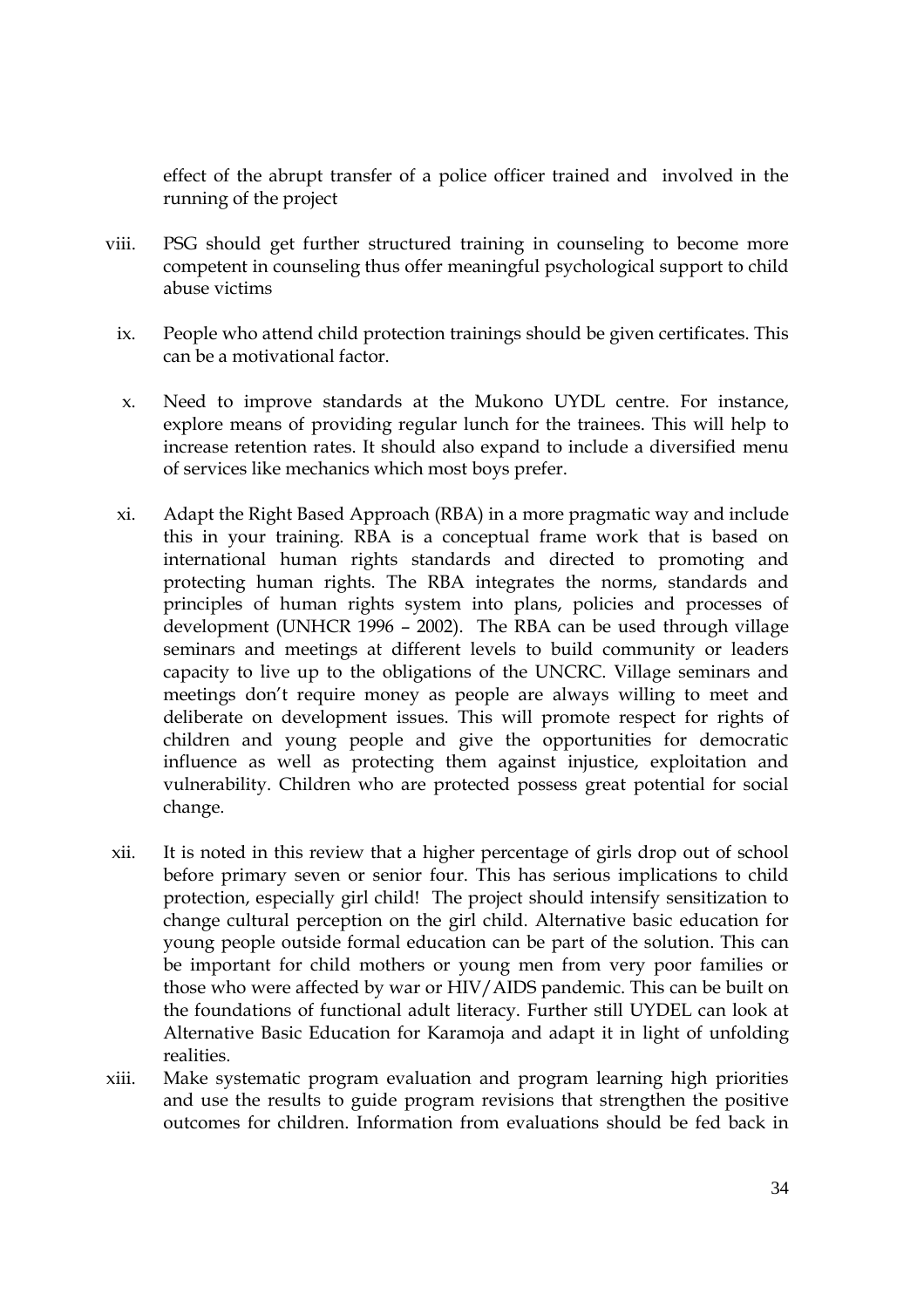appropriate form to affected communities and this will gradually help to address the full spectrum of child protection threats.

**xiv.** UYDEL donors need to look at a longer-term funding that will enable the development of community-owned child protection groups. Make funding available for a wider array of affected children through the existing community mechanisms since it was evidenced that there is a sense of community ownership.

.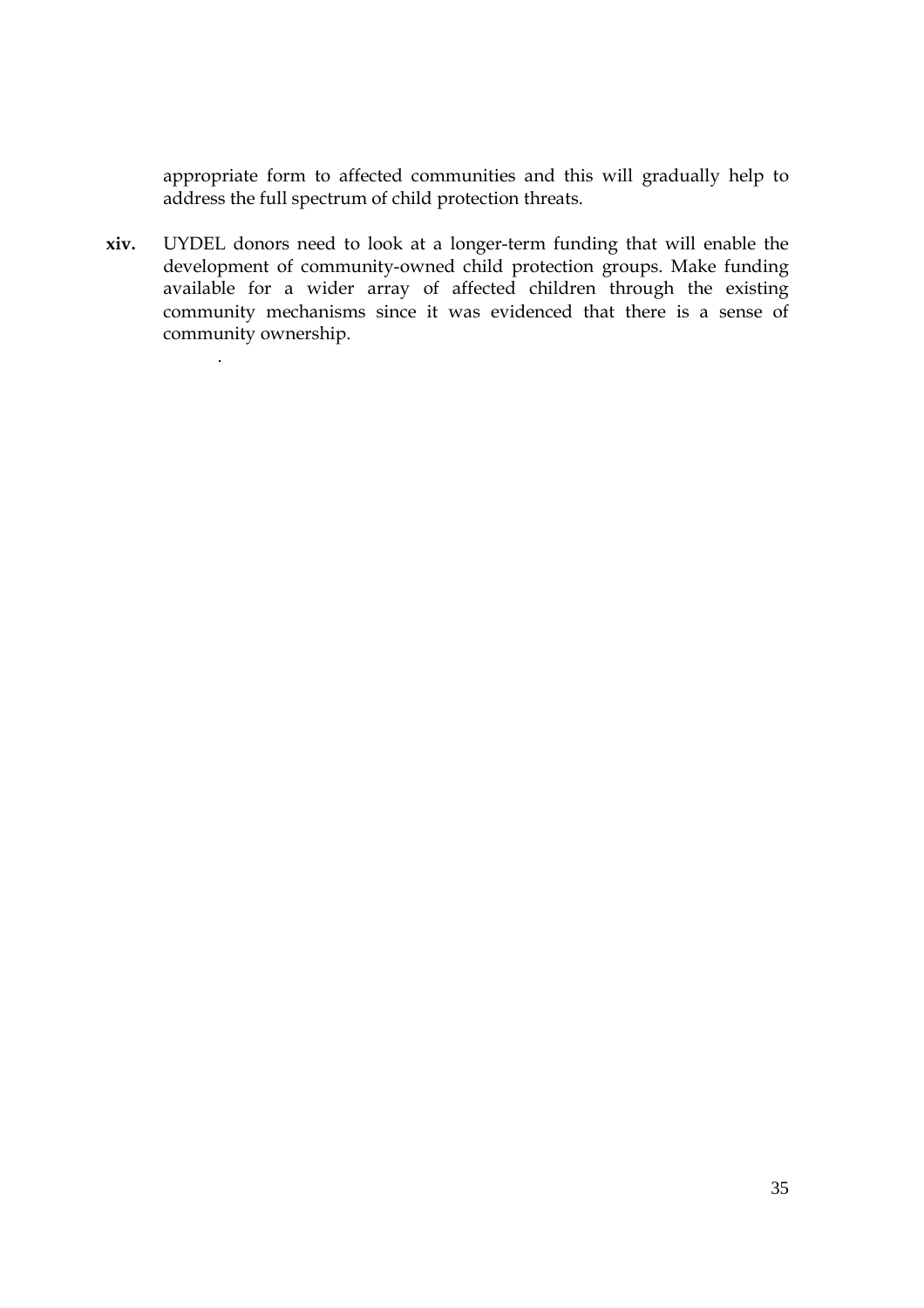#### **Appendix A References**

African Network for Prevention and Protection of Children from Abuse Neglect (ANPPCAN), 2004

Anderson, M. (1999)*. Do No Harm.* Boulder, CO: Lynne Rienner. Benham, N. 2008. *Agencies, Communities, and Children: A Report of the Interagency learningInitiative: Engaging Communities for Children's Well-Being*. Washington, DC: USAIDDisplaced Children and Orphans Fund. Available online: http://www.usaid.gov/our\_work/humanitarian\_assistance/the\_funds/pubs/comaction.html

Bolton, P., Bass, J., Betancourt, T., Speelman, L., Onyango, G., Clougherty, K., Nugebauer, R., Murray, L., & Verdeli, H. (2007). Interventions for depression symptoms among adolescent survivors of war and displacement in northern 98Uganda: A randomized control trial. *JAMA, 298(5), 519-527*.

Freeman, 1996, Opportunities and Challenges of the UN Convention on the Rights of the child.

Lutheran World Federation, 2004, The nature of child headed households in Rakai Districts, (LWF - Uganda programme).

Ministry of Gender, Labour and Social Development, 2004, National strategic plan of interventions for orphans and other vulnerable children, Fiscal year 2005/6-2009/10 (Republic of Uganda). Uganda Constitution of 1995,Uganda

UN Country Study, 2004, Violence Against Children.

UNICEF, 2000, The state of the world's children UNICEF New York.

UNICEF, 2005, The State of the world children 2005; Childhood under threat. UNICEF House, New York, USA.

UYDEL Annual Report, 2004, Capacity building for child rights protection in Mukono and Kalangala districts Uganda.

Ssekiwanuka James, 2001, Child headed households in Rakai district, Uganda; The experience of children orphaned by HIV/ AIDS.

Rogers Kasirye, 2003 Commercial sexual exploitation of children in Kawempe Division.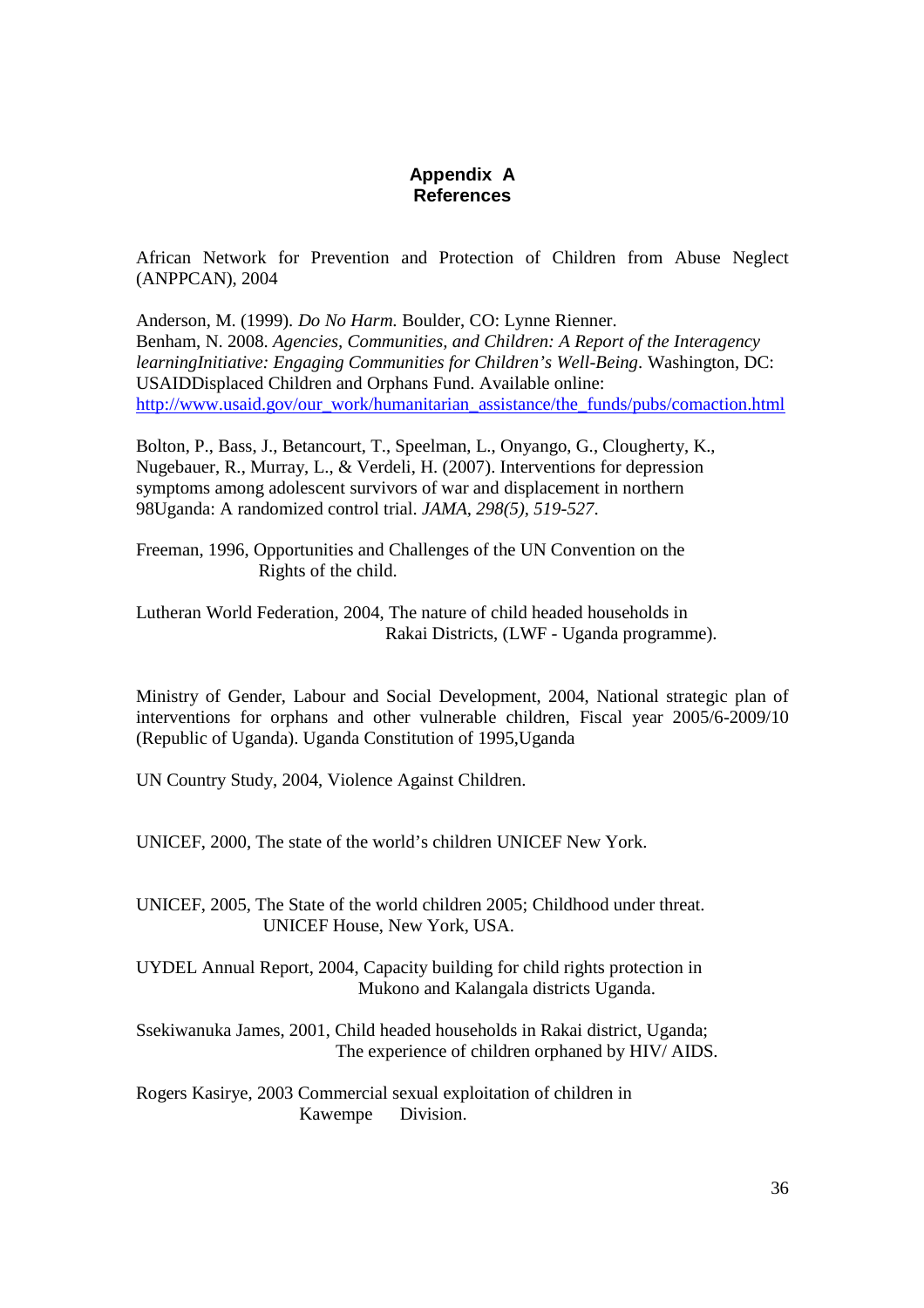Franklin, B(ed) 1993 The handbook of Children's Rights: comparative policy and practice. London: Routlege

Freeman M (2000) The future of Children's Rights. The journal of children and society V14 N.Y: 277 – 293

UNICEF Children rights website: www.unicef.org.crc

Fox Harding L.1997 Perspective in child care policy  $(2^{nd}$  ed). Harlow; Longman

UN Study on Violence (2006). *Report of the Independent Expert for the United Nations Study onViolence Against Children*. New York: Author.

UNICEF (2007). *The Paris Principles: Principles and Guidelines on Children Associated withArmed Forces or Armed Groups*. New York: Author.

United Nations Convention on the Rights of the Child, 1989 *African Charter on the Rights and Welfare of the Child, 1999*

*Uganda, Children Act 2000, Government of Uganda*

Constitution of the Republic of Uganda, 1995, Government of Uganda